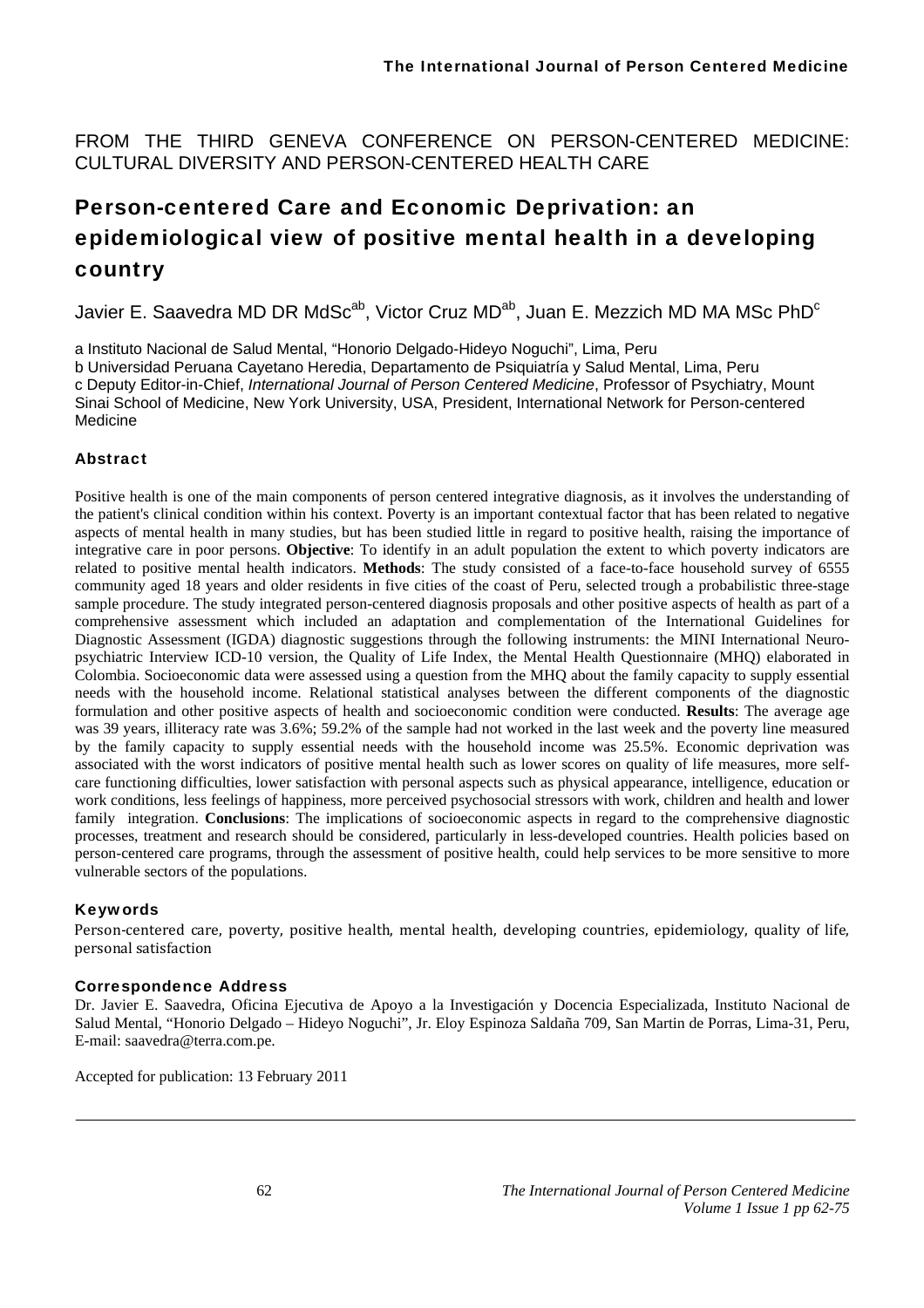# Introduction

An extensive body of literature supports the contention that the patient-centered approach to medical care, in its understanding of the patients' point of view, their health problems and circumstances, is fundamental to effective health care [1, 2]. Many scholars and clinicians have called for the development of a moral epistemology directed towards the achievement of a full integration of facts and values, the latter related to considering the patients social and psychological realms [3]. Themes associated with centeredness in health care reported in the literature have been associated with respect for individuality and values, therapeutic alliance, attention to social contexts and relationships, the integration of health and well-being, active participation and responsibility in the formulation of the treatment plan, sensitive and interactional communication, autonomy and the involvement of the professional as a person [4]. In this context, a personcentered integrative diagnosis has been proposed in line with the impending revision of the International Classification of Diseases ICD-11 [5]. This proposal involves broadening the patient's diagnosis to encompass the overall health status of the person presenting for care, covering both ill-health (or disease) and positive health.

Positive health is, in fact, one of the main components of the person-centered approach and is related to many aspects of health which concern the individual and the person. Positive health has been defined as the space between pathology or illness and the totality of health and dimensions identified in the literature have been related to adaptive functioning (in regard to personal care, occupational functioning, functioning with the family and social functioning), environmental and personal factors contextual to clinical problems, personal resources, emotional and instrumental social supports and quality of life [6]. Other aspects that have been linked to positive health are satisfaction with life, feelings of happiness, subjective well-being, sense of personal control, resilience and coping (related to functioning), sense of coherence, and optimism [7]. The combined consideration of positive and negative aspects of illness anticipates the emergence of rigorous empiric investigations toward the formulation of a science of well-being [8] and the prevention of illness and promotion of health to a higher level, as much as in the clinical environment as in that of the public health [9,10,11].

Antecedents of approaches to an integral diagnosis that not only involves pathological aspects, but also positive ones, could be found in multiaxial outlines such as the one proposed by Ramirez in 1989 [12] and the Cuban Glossary of Psychiatry in the year 2000 [13]. The first one proposed 8 axes that included abilities and talents, spirituality and characterologic maturity. Also, the official inclusion in the DSM-IV of a cultural formulation, that took into consideration the individual's cultural identity, context and his culture, as a narrative complement to the standard

diagnostic formulation, served as preamble to new integrative proposals [14].

Recently, the World Psychiatric Association (WPA) has considered a more comprehensive approach to diagnosis through two diagnostic levels. The first one is a standardized multiaxial diagnosis that describes the patient's illness and the patient's clinical condition through typologies and standardized scales. The second one is an idiographic diagnostic formulation that supplements the standardized formulation with personalized and flexible statements [15,16]. In the same way, the Section of Classification and Diagnostic of the Latin American Psychiatric Association in developing the Latin American Guide of Diagnostic Psychiatric (GLADP) has suggested the inclusion of both formulations in all diagnostic activity of the specialty [17].

Nevertheless, Corin et al have pointed out that the starting point of medical care is no longer located only in the individual, but in the constant interaction between the person and its environment [18]. Here, persons in poverty configure a special group at risk for unfavorable health conditions and inequities [19]. Poverty is one of the main problems in developing countries; in Latin America 33% of the population live in poverty and 12.9% live in extreme poverty [20]. Poor persons are confronted with many contextual factors and negative environments such as unsuitable housing conditions, overcrowding, unemployment or unsuitable employment conditions which create a detrimental environment for mental health and which may easily translate into stress, anxiety, depression and despair, although some investigators believe that this is an indirect effect dependent upon the circumstances related to poverty [21]. This situation not only increases mental health problems in marginal sectors, but also jeopardizes their possibilities of accessing the appropriate services and care [22]. Such circumstances emphasize the importance of an integrative and person-centered approach when encountering persons with health problems. Poverty has been related to negative aspects of mental health in many studies, but fewer studies have investigated its impact on positive health, which raises the importance of integrative care in poor persons. Much less work has been done in developing countries where the use of income as a measure socioeconomic status could yield some methodological problems because of the considerable proportion of persons who do not have regular incomes. Person-centered medicine, by focusing on the person as a whole and emphasizing contextual factors, is of great importance in such conditions of economic deprivation. In order to emphasize the importance of the person-centered approach in this group of vulnerable persons, the exploration of positive mental health status should be considered of considerable significance.

The main objective of this study was to examine the extent of the relationship between poverty and variables related to positive mental health. This study contributes to the existing studies in different ways. It uses a representative sample from a developing country and it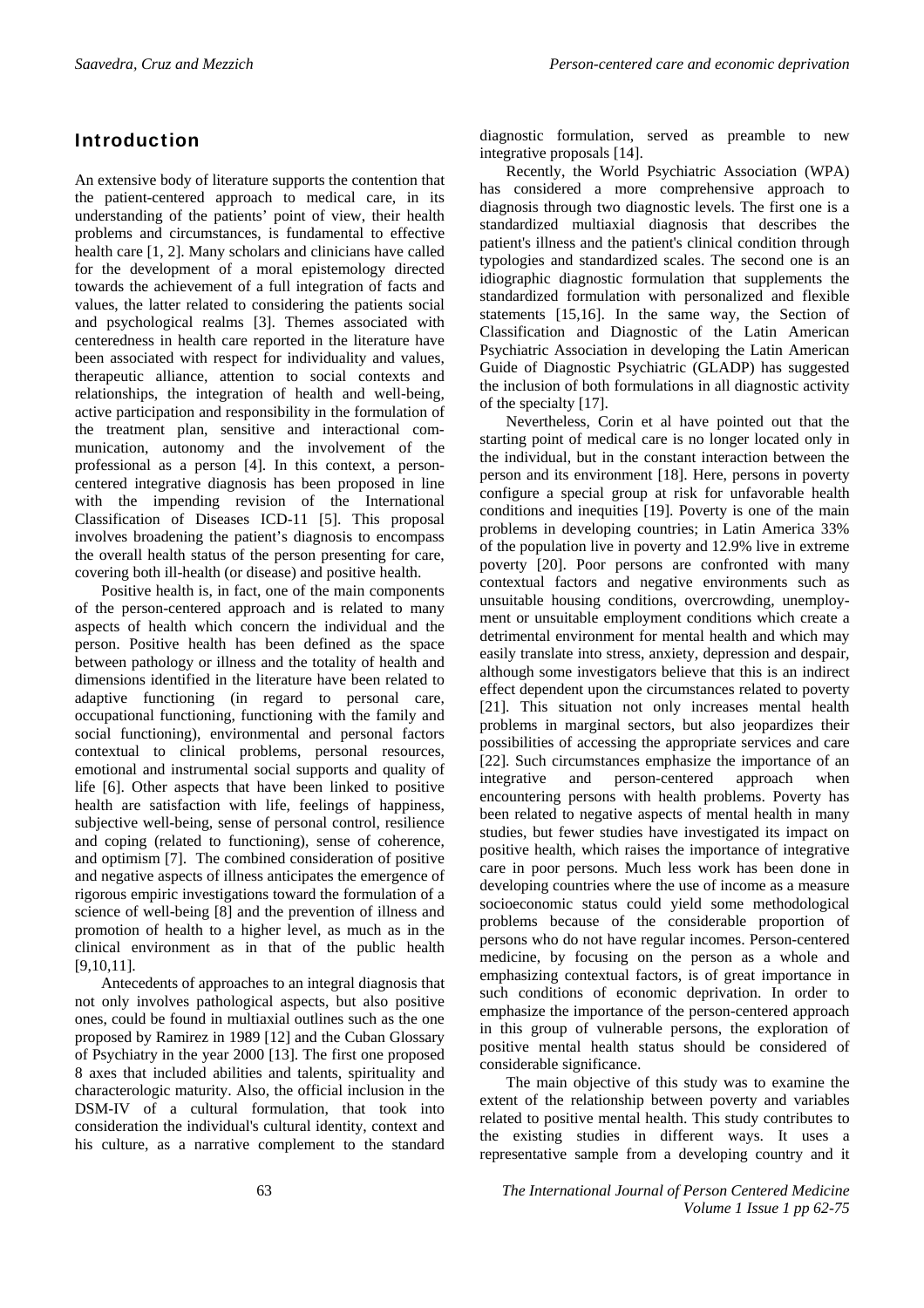considers different aspects of positive health that are assessment suggestions for a person-centered approach, such as quality of life, problems with functioning, satisfaction with personal aspects, feelings of happiness, work satisfaction and family issues.

## Methods

The present study is based on data from the 2006 Epidemiological Study of Mental Health in the Peruvian Coast (ESMHPC) [23]. This face to face survey was conducted by the Peruvian National Institute of Mental Health (PNIMH) between July 2006 and December 2006 and provided population estimates of mental disorders and other mental health indicators from 5 cities in the coast of Peru. The total population of these cities was 3,130,380 inhabitants at the time of the survey. The survey sampling frame was based on the information provided by the National Institute of Statistics and Data Processing (INEI) according to the Pre-survey of 1999. The sample was selected trough a probabilistic three-stage procedure: (1) area segments of clusters of households, (2) household units and (3) respondents. Individuals included in the sample were household residents who lived either permanently or regularly in private houses. Collective housing facilities such as hospitals, hotels, army headquarters, convents, etc., were excluded from the study. The study involved the selection of four units of analysis on each household: an adolescent aged between 12 and 17; an adult 18 year or older; an older adult aged 60 or older; and a married or cohabitant woman, head of the family or united with the head of the family. A Kish table was used to select each one unit of analysis, except for the married or cohabitant woman. The survey required written informed consent from respondents and was approved by the Institutional Ethics Committee. The survey was conducted by health professionals, mostly psychologists, who undertook 70 hours of training. The training involved: instruction about the survey content, practice sessions and practice field trainings in non-selected households in the community. A psychological evaluation of the interviewers was included to assure the suitability of persons for interviewing. A monitoring system which consisted of random household supervisions, re-interviews and witnessing interviews by a supervisor, concordance analysis supervisor-interviewers, quantitative and qualitative analyses and other measures, were implemented to ensure data quality. The initially selected number of sampling household was 7,020 for the adults, adolescents and married or cohabitant woman and 9,360 for the older adults. The participation level was 93.9% for the adults, 95.6% for the adolescents, 92.3% for the older adults and 94.9% for the married or cohabitant woman. The adult final sample consisted of 6,555 respondents, which is the sample used in this study.

## Measures

In previous studies conducted by the PNIMH, all instruments use in this survey were subject to a pilot trial of field interviews and individual focus groups, which facilitated a thorough review of all documents and led to the final adjustments of the questions to be used in the surveys [24,25,26,27].The statistical validity and reliability of the instruments used by the PNIMH has been recently published [28]. The core ESMHCP questions related to this study derived from the Mental Health Questionnaire (MHQ) elaborated in Colombia [29], the Quality of Life Index (QLI) [30], and questions related to five areas of functioning or disabilities elaborated with the guidelines of the WHO DAS-S [31] and the IGDA [15].

**Mental Health Questionnaire.** The MHQ adapted in Peru [32] gathers information of many mental health areas related to positive health pertinent to the person-centered approach. Questions selected for the present study include the following topics:

- a. **Feelings of happiness (1-item).** Participants were asked: "How frequently do you feel happy?" The response was given on a 5-point scale, "never", "seldom", "occasionally", "almost always" and "always". For statistical purposes and for gaining more power analyses, three outputs were used: "Never or seldom", "Occasionally" and "Always or almost always".
- b. **Personal satisfaction (9-items).** Participants were asked, "How satisfied or pleased do you feel with your… "physical appearance", "skin color", "intelligence", "socioeconomic condition", "the profession or trade you studied", "level of education achieved", "religion", "friendships or social relationships" and "place of residence". Each item was rated via a 5-point scale: "none", "little", "more or less", "a lot", "quite a lot". The internal consistency for these questions was 0.791 according to the Chronbach's alpha model; questions grouped together in only one dimension [28]. For statistical purposes and for gaining more power analyses the following three outputs were used: "None or little", "More or less" and "A lot or quite a lot".
- c. **Family relationships (6-items).** Participants were asked 6 questions regarding their family relationships. Questions included, "How much would you care to be a disgrace to your family?", How much do you feel they respect you?", "How much do you feel that you support each other?", "How proud do you feel of your family?, "How much do you feel your family's moral values are similar to your own", "How much do you feel you are part of your family's progress?. The response was given on each item via a 5-point scale: "none", "little", "more or less", "a lot", "quite a lot". The internal consistency for these questions was 0.767 according to the Chronbach's alpha model [28]. For statistical purposes and for gaining more power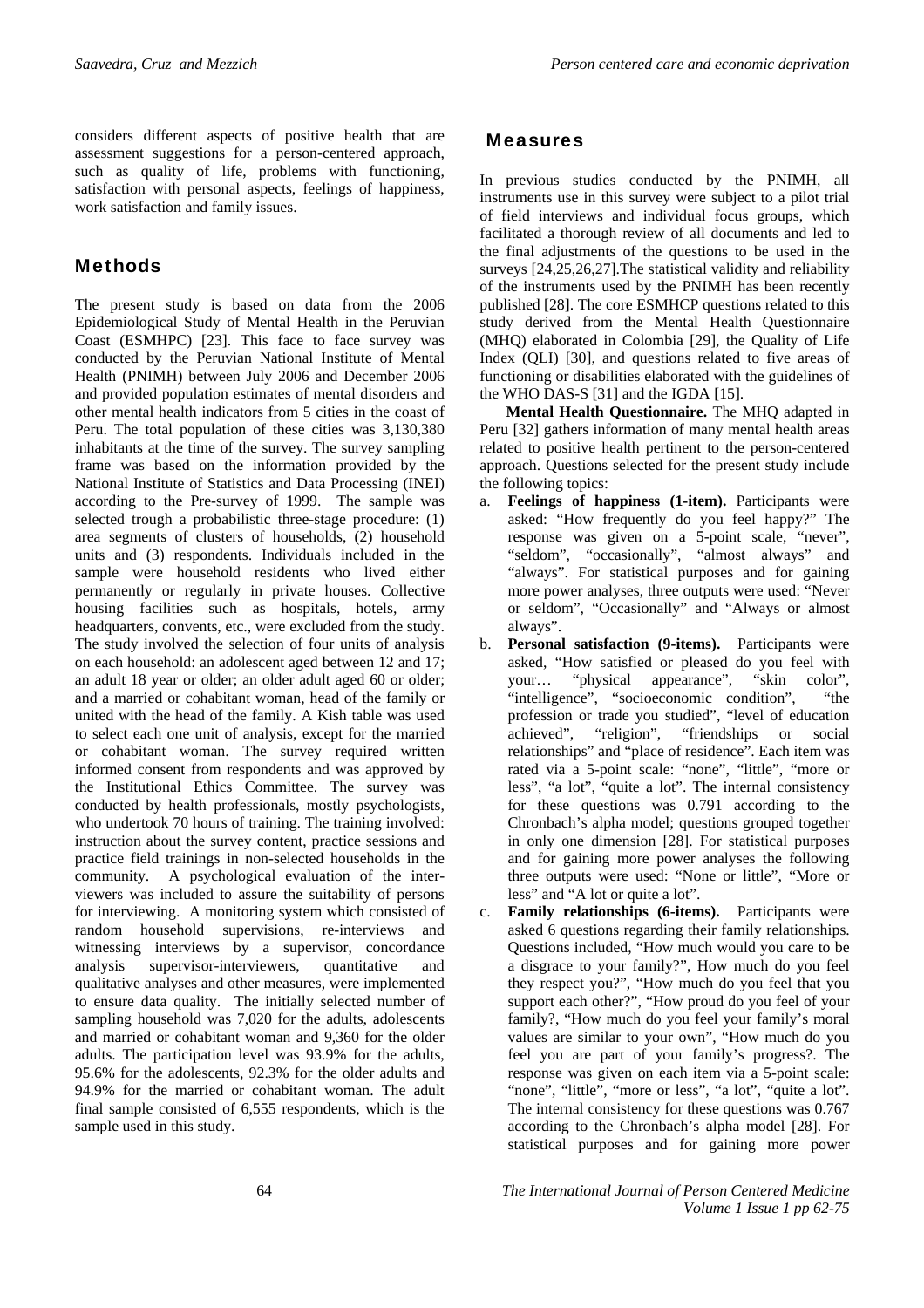analyses, the following three outputs were used: "None or little", "More or less" and "A lot or quite a lot".

- d. **Presence of psychosocial stressors (7-items).**  Participants were asked, "How much tension or problems do the following situations caused you?" … "your work or studies", "your children or other relatives", "your partner", "your money", "your health", "law issues" and "other problems". The response was given on each item via a 5-point scale- "none", "little", "more or less", "a lot", "quite a lot". The internal consistency for these questions was 0.757 according to the Chronbach's alpha model; questions grouped together in only one dimension [28]. For statistical purposes and for gaining more power analyses, the following three outputs were used: "None or little", "More or less" and "A lot or quite a lot".
- e. **Presence of environmental stressors (5-items).** Participants were asked, "In the environment where you live, how much are you disturbed by… "noise", "the lack of ventilation", "the lack of space", "smell" and "other". The response was given on each item via a 5-point scale: "none", "little", "more or less", "a lot", "quite a lot". The internal consistency for these questions was 0.785 according to the Chronbach's alpha model [28]. For this study "The garbage" was added as another environmental stressor. For statistical purposes and for gaining more power analyses, the following three outputs were used: "None or little", "More or less" and "A lot or quite a lot".

**The Quality of Life Index** is a 10-item scale developed to assess aspects related to the construct of quality of life. Each item is rated from 1 to 10. It has been validated in a Peruvian sample, showing adequate reliability and validity. [33] Items refer to physical wellbeing, psychological or emotional wellbeing, self-care and independent functioning, interpersonal functioning, social and emotional support, communitarian and services support, personal realization, spiritual satisfaction and global quality of life. The internal consistency for this scale found in the epidemiological studies of the PNIMH was 0.807 according to the Chronbach's alpha model [28].

**Disabilities or functioning.** Questions related to functioning or disabilities consisted of the four areas suggested by WHO DAS-S [34] and the IGDA [15]: selfcare, occupational functioning, family functioning, and broad social functioning. A fifth item related to organizational functioning was added. Interviewers responded to the following questions, "Do you have difficulties or limitations to regularly maintaining your personal hygiene, apparel or clothing?", "Do you have difficulties or limitations in fulfilling efficiently your occupations (studies, work or home)?", "Do you have difficulties or limitations in fulfilling satisfactorily your duties as mother, father, spouse or son (daughter)?, "Do

you have difficulties or limitations in relating to relatives, friends, neighbors or persons in general?", "Do you have difficulties or limitations in planning your activities, organizing and executing them?" Each item was rated on a 5-point scale: "none", "minimal", "moderate", "severe", "total or absolute". The internal consistency for these questions was 0.901 according to the Chronbach's alpha model; questions grouped together in only one dimension [28]. For statistical purposes and for gaining more power analyses, were conducted using two outputs: "None" or "At least some".

**Demographic and socioeconomic data.** Sociodemographic data included were age, gender, place of birth, native language, marital status and employment status. The latter considered those who were working the previous week and those looking for a job. The criterion used to define poverty regards a questions from the MHQ, which involves a simple subjective question posed to the wife or the family head, "Would you say that, usually, your family income is sufficient?". The response was given via four possible answers, that for our study represents four levels of socioeconomic status: "It does not even meet the basic needs for food", "It meets only the basic need for food, but not others" "It meets only the basic needs for food, clothing, household, education and transport, but not others", "It meets the basic needs and also others like hobbies or entertainment". Families who were unable to meet their essential need for food were considered "extremely poor"; the families that could only cover their nutritional needs, but no other basic needs such as health, education, housing, etc. were qualified as "poor"; the families that were able to meet their basic needs, but no other needs (such as entertainment, recreation, differentiated education) were considered "just not poor" and those who were able to meet their basic needs and other needs were classified as "not poor".

# Analyses

All estimate prevalences were weighted to account for the known probability of selection as well as to restore the distribution of the population unless otherwise stated. The analysis was conducted by means procedures without replacement for non-respondents. The cities were used to define strata. To test the main questions of the study for poverty status, linear regressions were calculated to examine the association between household income and poverty levels for use in this study. Contrast statements were utilized to determine whether the mean household income from each of the 4 levels of poverty differed significantly from each other. Relational statistical analyses were conducted between socioeconomic condition or poverty level and some components of the diagnostic formulation suggested by IGDA [15] (psychosocial stressors, adaptive functioning and quality of life) and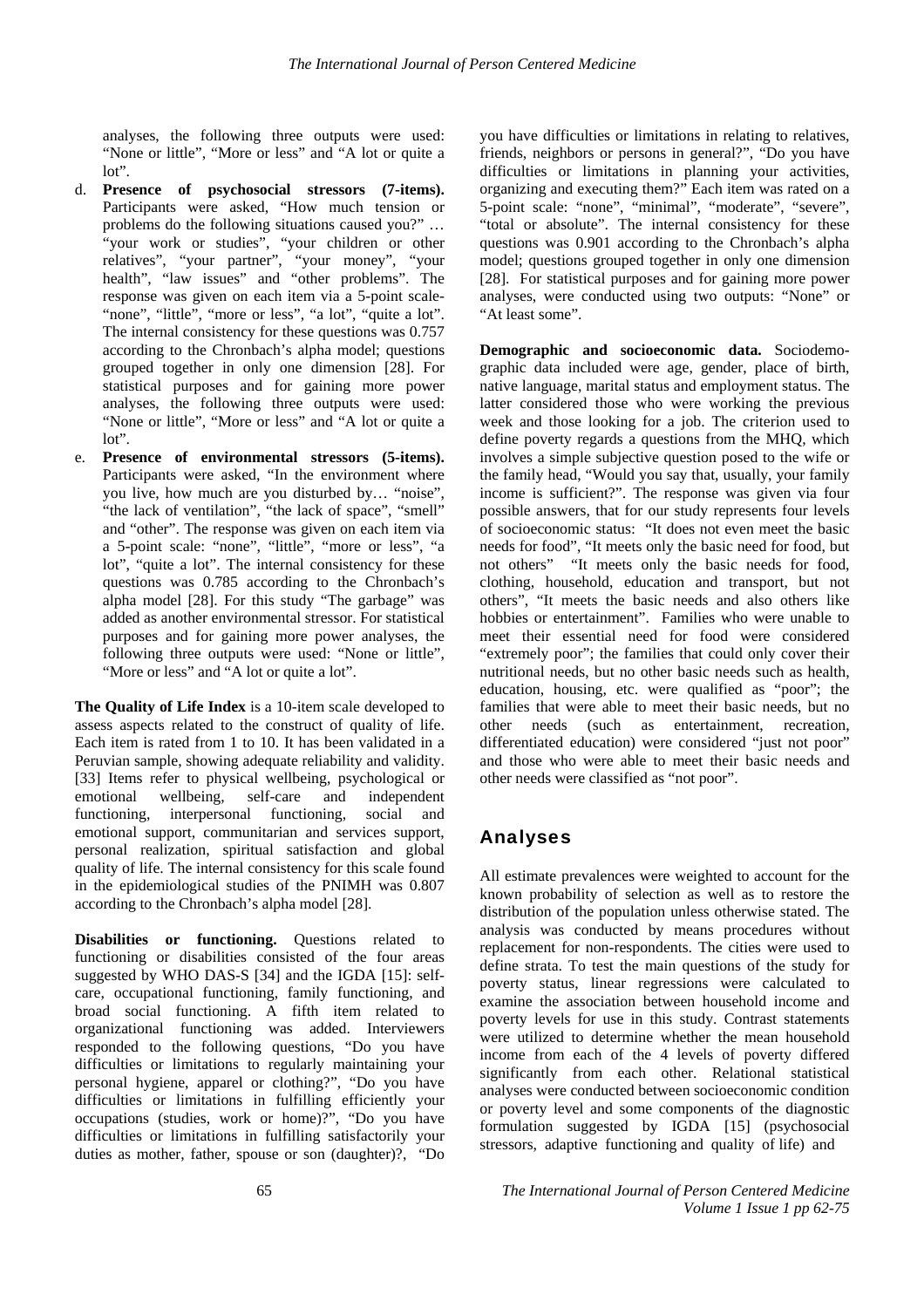## **Table 1. Sociodemographic characteristics of total population in five cities of the coast of Peru (n=6,555)**

|                                                                                         | Mean                              |
|-----------------------------------------------------------------------------------------|-----------------------------------|
|                                                                                         | (95% CI)                          |
| Weighted average age (standard error)                                                   | 39.4 (SE 0.37)(38.6-40.1)         |
| <b>Age Group</b>                                                                        | % (95% CI)                        |
| 18 to 24 years                                                                          | 24.3 (22.0-26.7)                  |
| 25 to 44 years                                                                          | 40.4 (37.7.2-43.1)                |
| 45 to 64 years                                                                          | 25.2 (23.4-27.0)                  |
| $65 +$                                                                                  | $10.2(8.9-11.6)$                  |
| <b>Sex</b>                                                                              |                                   |
| Female                                                                                  | 50.1 (47.8-53.3)55.0 (unweighted) |
| <b>Educational Level</b>                                                                |                                   |
| Illiteracy                                                                              | $3.6(2.9-4.4)$                    |
| None                                                                                    | $2.4(1.9-3.0)$                    |
| Pre-primary education / Kindergarten                                                    | $0.1(0.0-0.2)$                    |
| Primary education                                                                       | 16.2 (14.1-18.6)                  |
| Secondary education                                                                     | 41.0 (38.9-43.2)                  |
| Baccalaureate                                                                           | $0.1(0.0-0.2)$                    |
| Post secondary non-tertiary education                                                   | 15.0 (13.5-16.7)                  |
| Tertiary education                                                                      | 24.2 (21.9-26.6)                  |
| <b>Marital status</b>                                                                   |                                   |
| Cohabitation                                                                            | 19.4 (17.1-22.0)                  |
| Separated                                                                               | $7.2(6.4-8.1)$                    |
| Divorced                                                                                | $0.7(0.5-1.1)$                    |
| Widowed                                                                                 | $4.9(4.2-5.7)$                    |
| Married                                                                                 | 35.1 (33.4-36.8)                  |
| Single                                                                                  | 32.7 (30.2-35.2)                  |
| <b>Employment Conditions</b>                                                            |                                   |
| Worked the previous week                                                                | 59.2 (56.5-61.9)                  |
| Looking for a job                                                                       | $3.5(2.6-4.7)$                    |
| Level of Poverty According to Self-Perceived Coverage of Basic Needs with Family Income |                                   |
| Do not even meet basic need of food (Extremely poor)                                    | $0.9(0.7-1.3)$                    |
| Do meet only the basic need of food, but not other basic needs (Poor)                   | 24.6 (22.0-27.3)                  |
| Do meet all basic needs but not other needs (just not poor)                             | 65.7 (63.1-68.2)                  |
| Do meet basic needs and other needs like hobbies or entertainment (Not poor)            | $8.8(7.4 - 10.5)$                 |
| CL Confidence Interval: CE, Ctondord over                                               |                                   |

CI= Confidence Interval; SE= Standard error

other positive aspects of health. First, the general characteristics of the sample were analyzed, such as: average age, age groups, distribution by sex, occupation, education, socioeconomic status according to income and level of poverty. Here, descriptive statistical analyses were carried out such as frequency and main tendency measures and percentages were estimated. Prevalence rates were obtained on the distributions of positive mental health variables at the time of the interview. Next, bivariate analyses were carried out with the aim of identifying associations between the poverty variables and a number of variables such as age, sex, level of education, occupation, level of poverty, income level, and area of residence. If the independent variable was nominal (sex, level of education achieved, poverty etc.), chi square tests converted to the F statistic were carried out to consider the design of the survey (through the statistical package SPSS-V13), taking into account a significance level of  $< 0.05$ . Linear regressions were calculated to examine the association between poverty levels and quality of life scores. Contrast statements were utilized to determine whether the mean quality of life score from each of the three lower levels of socioeconomic status differed significantly from the highest level.

## Results

#### Sociodemographics

A total of 6,555 adults were interviewed. The sample was distributed 45% males and 55% were females. The average age was 39 years (95% CI, 38.6-40.1), illiteracy rate was 3.6% (95% CI; 2.9-4.4) 59.2% (95% CI, 56.5-61.9) of the sample were not working last week and almost a quarter of the sample was considered poor measured by the selfperceived coverage of basic needs with household income. Only  $0.9\%$  (95% CI,  $0.7 - 1.3$ ) of the sample were considered extremely poor. Significant differences were found between poverty status and marital status, particularly, a higher frequency of separate, divorced or widowed were found in the extremely poor group (30.5% vs 8.7%) (Table 2). Poverty status was also significantly associated with level of education and illiteracy; poorer individuals have less education as compared to not poor persons. All groups presented low occupancy (59.1% – 56.0%) frequency, and no statistically differences was found between them. No statistically differences in regard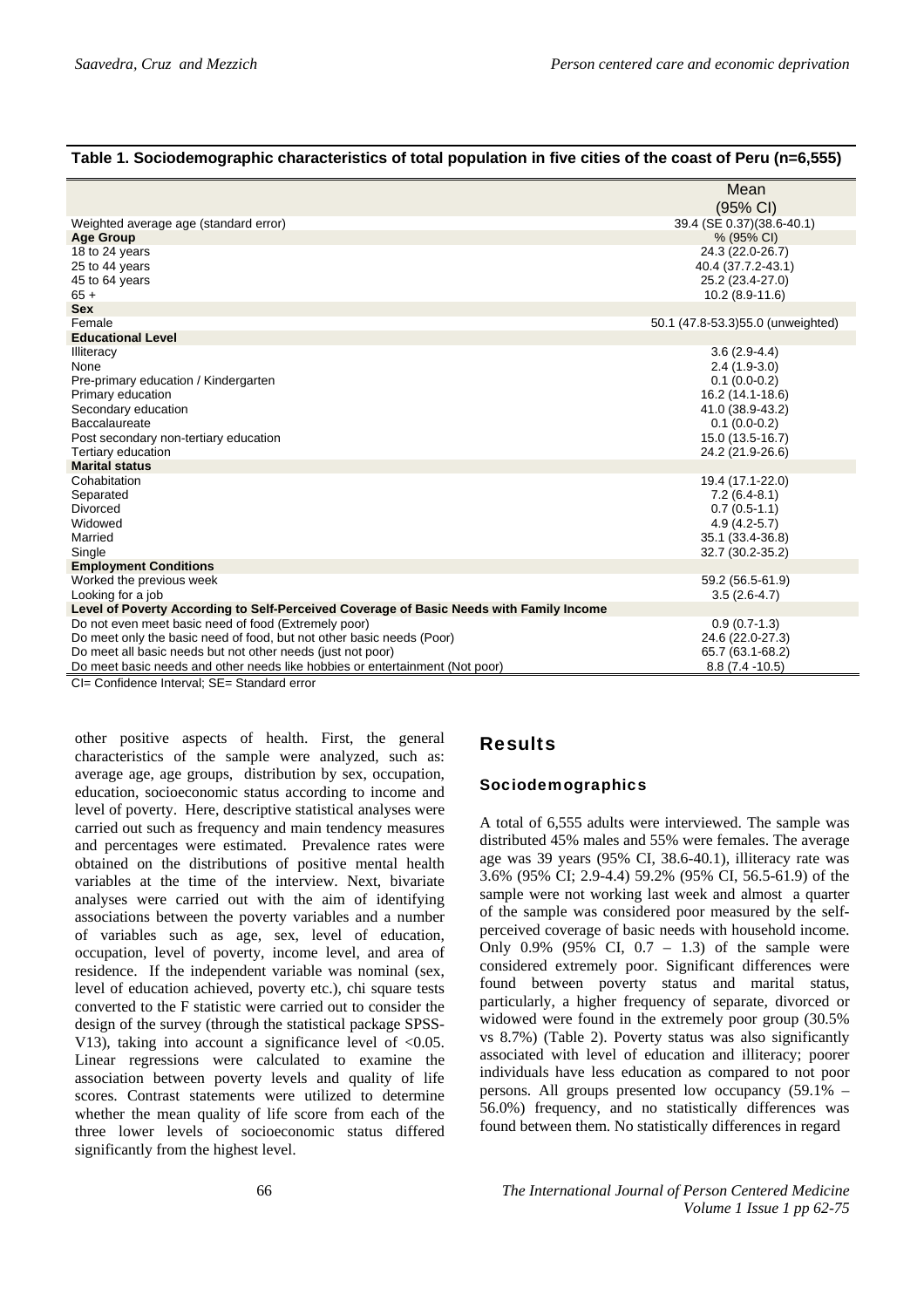#### **Table 2. Sociodemographic characteristics in the population in five cities of the coast of Peru (n=6,555) according to the Perceived Coverage of Basic Needs with Family**

| Coverage of Basic Needs with Family Income                                                    |                                 |                         |                         |                         |                     |             |                 |          |                         |             |       |
|-----------------------------------------------------------------------------------------------|---------------------------------|-------------------------|-------------------------|-------------------------|---------------------|-------------|-----------------|----------|-------------------------|-------------|-------|
|                                                                                               | (*)<br>Prevalences %<br>(95%CI) |                         |                         |                         | <b>Overall Test</b> |             |                 |          | <b>Prevalence Ratio</b> |             |       |
|                                                                                               | Α                               | B                       | С                       | D                       | F                   | df1         | df <sub>2</sub> | p        | A/B                     | A/C         | A/D   |
| SOCIODEMOGRAPHICS                                                                             |                                 |                         |                         |                         | 0.757               | 5.555       | 3222            | 0.594    |                         |             |       |
| AGE, Y<br>18-24                                                                               | 21.1<br>$(15.6 - 27.9)$         | 24.9<br>$(22.3 - 27.7)$ | 24.2<br>$(20.4 - 28.4)$ | 17.8<br>$(7.4 - 37.0)$  |                     |             |                 |          | 0.85                    | 0.87        | 1.19  |
| 25-44                                                                                         | 46.0<br>$(39.1 - 53.0)$         | 40.4<br>$(37.5 - 43.3)$ | 38.5<br>$(32.8 - 44.6)$ | 35.5<br>$(22.9 - 50.4)$ |                     |             |                 |          | 1.14                    | 1.19        | 1.30  |
| 45-64                                                                                         | 23.1<br>$(17.7 - 29.4)$         | 25.2<br>$(23.2 - 27.3)$ | 25.3<br>$(21.8 - 29.2)$ | 35.6<br>$(21.8 - 52.2)$ |                     |             |                 |          | 0.92                    | 0.91        | 0.65  |
| $65+$                                                                                         | 9.8<br>$(5.2 - 17.8)$           | 9.5<br>$(7.5 - 11.9)$   | 12.0<br>$(9.8 - 14.6)$  | 11.2<br>$(6.0-19.9)$    |                     |             |                 |          | 1.03                    | 0.82        | 0.88  |
| <b>SEX</b>                                                                                    |                                 |                         |                         |                         | 1.850               | 2.321       | 1346            | 0.151    |                         |             |       |
| Male                                                                                          | 48.9<br>$(41.0 - 56.8)$         | 49.2<br>$(46.4 - 52.0)$ | 51.5<br>$(48.1 - 54.9)$ | 69.9<br>$(57.8 - 79.8)$ |                     |             |                 |          | 0.99                    | 0.95        | 0.70  |
| Female                                                                                        | 51.1<br>$(43.2 - 59.0)$         | 50.8<br>$(48.0 - 53.6)$ | 48.5<br>$(45.1 - 51.9)$ | 30.1<br>$(20.2 - 42.2)$ |                     |             |                 |          | 1.01                    | 1.05        | 1.70  |
| <b>MARITAL STATUS</b>                                                                         |                                 |                         |                         |                         | 4.684               | 6.449       | 3740            | 0.00006  |                         |             |       |
| Cohabitant                                                                                    | 15.5<br>$(8.9 - 25.5)$          | 18.0<br>$(15.9 - 20.4)$ | 24.7<br>$(21.3 - 28.6)$ | 17.9<br>$(10.3 - 29.3)$ |                     |             |                 |          | 0.86                    | 0.63        | 0.87  |
| Separate, Divorced<br>or widowed                                                              | 8.7<br>$(5.3 - 14.2)$           | 11.7<br>$(10.4 - 13.2)$ | 16.5<br>(13.3-20.3)     | 30.5<br>$(20.7 - 42.4)$ |                     |             |                 |          | 0.74                    | 0.53        | 0.29  |
| Married                                                                                       | 44.0<br>(36.9-51.3)             | 35.7<br>$(33.4 - 38.1)$ | 30.3<br>$(26.9 - 33.9)$ | 29.7<br>$(18.1 - 44.7)$ |                     |             |                 |          | 1.23                    | 1.45        | 1.48  |
| Single                                                                                        | 31.8<br>$(25.1 - 39.4)$         | 34.5<br>$(31.8-37.4)$   | 28.4<br>$(24.4 - 32.9)$ | 21.9<br>$(10.6 - 40.0)$ |                     |             |                 |          | 0.92                    | 1.12        | 1.45  |
| <b>OCCUPATION</b>                                                                             |                                 |                         |                         |                         |                     |             |                 |          |                         |             |       |
| Worked<br>the<br>previous week                                                                | 56.0<br>$(47.6 - 64.1)$         | 59.7<br>$(56.7 - 62.6)$ | 59.3<br>$(54.9 - 63.5)$ | 59.1<br>$(45.0 - 71.8)$ | 0.369               | 2.531       | 1468            | 0.741    | 0.94                    | 0.94        | 0.95  |
| Looking for job                                                                               | 2.2<br>$(1.0 - 4.7)$            | 3.3<br>$(2.1 - 5.3)$    | 4.4<br>$(3.2 - 6.1)$    | 5.7<br>$(2.2 - 14.0)$   | 0.973               | 2.104       | 1220            | 0.382    | 0.67                    | 0.50        | 0.39  |
| <b>EDUCATION</b>                                                                              |                                 |                         |                         |                         |                     |             | 4038            | < 0.0001 |                         |             |       |
| Level of education<br>No education                                                            | 0.5                             | 1.6                     | 4.7                     | 11.6                    |                     | 15.15 6.962 |                 |          | 0.31                    | 0.11        | 0.04  |
| <b>Primary School</b>                                                                         | $(0.1 - 2.4)$<br>9.4            | $(1.2 - 2.3)$<br>14.3   | $(3.4 - 6.5)$<br>23.4   | $(6.0-21.2)$<br>35.8    |                     |             |                 |          | 0.66                    | 0.40        | 0.26  |
| Secondary School                                                                              | $(4.3 - 19.3)$<br>24.6          | $(11.5 - 17.7)$<br>40.2 | $(20.1 - 27.1)$<br>49.7 | $(22.7 - 51.4)$<br>31.9 |                     |             |                 |          | 0.61                    | 0.49        | 0.77  |
| Superior<br>non                                                                               | $(19.2 - 31.0)$<br>20.5         | $(37.3 - 43.2)$<br>15.2 | $(44.3 - 55.1)$<br>12.4 | $(18.4 - 49.4)$<br>14.4 |                     |             |                 |          | 1.35                    | 1.65        | 1.42  |
| universitary                                                                                  | $(15.8 - 26.2)$                 | $(13.4 - 17.3)$         | $(10.1 - 15.0)$         | $(6.4 - 29.1)$          |                     |             |                 |          |                         |             |       |
| <b>Superior University</b>                                                                    | 45.0<br>$(38.3 - 51.8)$         | 28.6<br>$(25.9 - 31.5)$ | 9.8<br>$(7.5 - 12.7)$   | 6.3<br>$(2.0 - 18.3)$   |                     |             |                 |          | 1.57                    | 4.59        | 7.14  |
| Illiteracy                                                                                    | 0.2<br>$(0.0 - 0.7)$            | 2.3<br>$(1.7 - 3.1)$    | 7.8<br>$(5.9 - 10.3)$   | 14.5<br>$(7.4 - 26.3)$  |                     | 34.28 2.244 | 1301            | < 0.0001 | 0.08                    | 0.02        | 0.01  |
| <b>INCOME \$</b>                                                                              |                                 |                         |                         |                         |                     |             |                 |          | AvsB                    | <b>BvsC</b> | CvsD  |
| Household income<br>(monthly av. in $\frac{1}{2}$ )+<br>(812.3,<br>95%<br>CI<br>769.6-854.9%) | 456<br>$(407 - 505)$            | 283<br>$(270-297)$      | 177<br>$(165 - 188)$    | 137<br>$(103-171)$      | 101.9 3             |             | 578             | < 0.0001 | < 0.0001                | < 0.0001    | 0.028 |

(\*) A= Cover the basic needs and other needs (Not poor); B= Cover the basic needs but not others (Just not poor); C= Cover only basic nutritional needs (Poor); D= Do not even cover the basic nutritional needs (Extremely Poor). (+) Exchange rate 1US x 3 NS

to socioeconomic status was found regarding to age and sex. Household income was significantly associated with the poverty measures use in the study and significant differences was found between each mean monthly income of the 4 poverty levels (Table 2).

## Feeling of happiness and personal satisfaction

Significant differences were found between feelings of happiness and poverty levels (p=0.046). Feeling always or almost always happy decreases with the presence of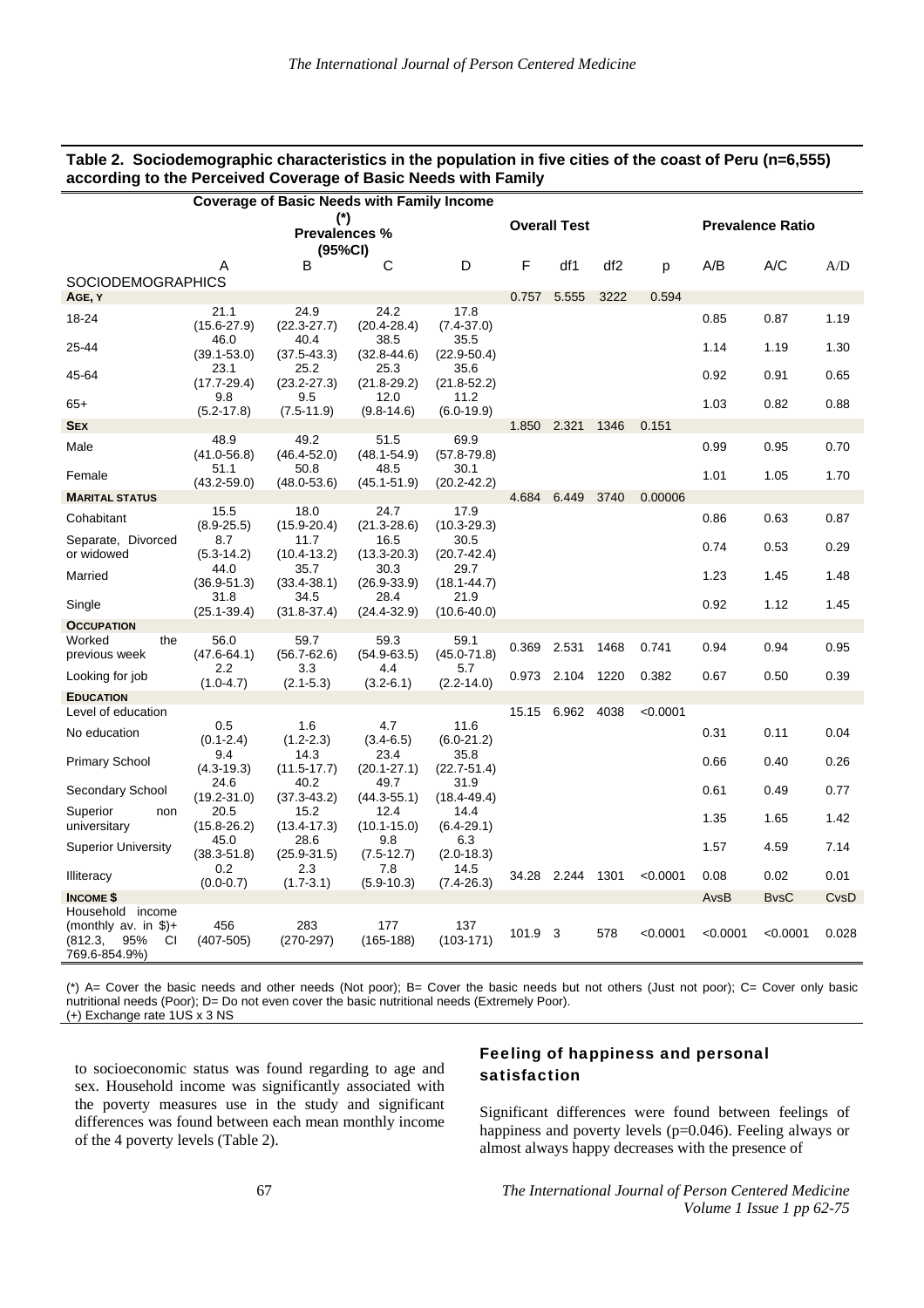#### **Table 3. Prevalence of feelings of happiness and personal satisfaction in the population in five cities of the coast of Peru (n=6,555) according to the Perceived Coverage of Basic Needs with Family Income and Prevalence Ratio Among the Poor and Not Poor**

| <b>POSITIVE MENTAL</b>                                              | <b>Coverage of Basic Needs with Family Income</b><br>(*) |                         |                         |                         |        | <b>Independence Test</b> |                 | <b>Prevalence Ratio</b> |      |      |      |  |
|---------------------------------------------------------------------|----------------------------------------------------------|-------------------------|-------------------------|-------------------------|--------|--------------------------|-----------------|-------------------------|------|------|------|--|
| <b>INDICATORS</b>                                                   | $\%$<br>(95%CI)                                          |                         |                         |                         |        |                          |                 |                         |      |      |      |  |
| <b>Prevalences</b><br>(General Population)                          | A<br>$N = 501$                                           | B<br>$N = 4157$         | C<br>$N = 1802$         | D<br>$N = 88$           | F      | df1                      | df <sub>2</sub> | p                       | A/B  | A/C  | A/D  |  |
| <b>FEELINGS OF HAPPINESS</b>                                        |                                                          |                         |                         |                         |        |                          |                 |                         |      |      |      |  |
| Always or almost always<br>(72.4%, 95% CI 70.4-<br>74.3%)           | 85.8<br>$(81.2 - 89.5)$                                  | 73.6<br>$(71.4 - 75.6)$ | 65.0<br>$(60.1 - 69.5)$ | 55.7<br>$(42.5 - 68.2)$ | 7.239  | 3.804                    | 2207            | 0.00001                 | 1.16 | 1.32 | 1.54 |  |
| PERSONAL SATISFACTION (A LOT OR QUITE A LOT)                        |                                                          |                         |                         |                         |        |                          |                 |                         |      |      |      |  |
| Physical aspect (59.9%,<br>95% CI 57.1-62.5)                        | 65.3<br>$(57.8 - 72.1)$                                  | 61.4<br>$(59.0 - 63.7)$ | 54.3<br>$(48.9 - 59.6)$ | 44.7<br>$(31.8 - 58.3)$ | 2.855  | 3.051                    | 1769            | 0.035                   | 1.06 | 1.20 | 1.46 |  |
| Skin color<br>(76.3%, 95% CI 74.3-<br>78.3)                         | 81.5<br>$(72.7 - 88.0)$                                  | 78.5<br>$(76.2 - 80.7)$ | 69.1<br>$(64.4 - 73.5)$ | 65.3<br>$(50.3 - 77.8)$ | 5.244  | 3.105                    | 1800            | 0.001                   | 1.04 | 1.18 | 1.25 |  |
| Intelligence (70.1%, 95%<br>CI 67.7-72.3)                           | 75.1<br>$(67.3 - 81.5)$                                  | 72.6<br>$(69.6 - 75.3)$ | 62.1<br>$(56.6 - 67.3)$ | 56.5<br>$(43.9 - 68.2)$ | 3.709  | 3.372                    | 1956            | 0.008                   | 1.03 | 1.21 | 1.33 |  |
| Socioeconomic status<br>$(26.1\% , 95\% \text{ CI } 23.9 -$<br>28.5 | 46.1<br>$(37.7 - 54.8)$                                  | 27.2<br>$(24.6 - 30.0)$ | 16.6<br>$(14.2 - 19.4)$ | 11.5<br>$(4.8 - 25.0)$  | 20.733 | 4.296                    | 2491            | < 0.0001                | 1.70 | 2.78 | 4.00 |  |
| Profession or trade<br>studied (72.1%, 95% CI<br>69.1-74.8)         | 83.4<br>$(77.3 - 88.1)$                                  | 72.5<br>$(69.4 - 75.4)$ | 60.6<br>$(52.4 - 68.2)$ | 65.1<br>$(40.0 - 83.9)$ | 6.898  | 4.847                    | 2811            | < 0.0001                | 1.15 | 1.38 | 1.28 |  |
| Level of achieved<br>education (40.5%, 95%<br>CI 37.8-43.3)         | 56.3<br>$(48.8 - 63.5)$                                  | 43.0<br>$(39.9 - 46.1)$ | 28.5<br>$(24.2 - 33.2)$ | 32.3<br>$(19.3 - 48.8)$ | 11.534 | 4.659                    | 2702            | < 0.0001                | 1.31 | 1.97 | 1.74 |  |
| Religion (75.2%, 95% CI<br>72.6-77.6)                               | 78.1<br>$(69.3 - 85.0)$                                  | 75.3<br>$(72.6 - 77.8)$ | 73.8<br>$(70.4 - 77.0)$ | 74.6<br>$(62.4 - 83.8)$ | 1.802  | 3.472                    | 2013            | 0.135                   | 1.04 | 1.06 | 1.05 |  |
| Friendships or social<br>relationships (59.3%,<br>95% IC 56.7-61.8) | 70.8<br>$(62.3 - 78.0)$                                  | 59.8<br>$(56.7 - 62.9)$ | 54.2<br>$(49.6 - 58.7)$ | 44.2<br>$(31.5 - 57.7)$ | 5.713  | 4.073                    | 2362            | 0.00013                 | 1.18 | 1.31 | 1.60 |  |
| Place of residence<br>(55.9%, 95 IC 52.9-58.8)                      | 60.8<br>$(53.4 - 67.8)$                                  | 57.7<br>$(54.0 - 61.4)$ | 49.7<br>$(45.6 - 53.9)$ | 42.9<br>$(30.6 - 56.2)$ | 3.377  | 4.153                    | 2408            | 0.008                   | 1.05 | 1.22 | 1.42 |  |

(\*) A= Cover the basic needs and other needs (Not poor); B= Cover the basic needs but not others (Just not poor); C= Cover only basic nutritional needs (Poor); D= Do not even cover the basic nutritional needs (Extremely Poor).

poverty and differences were noticed between extremely poor individuals and each of the non poor groups (55.7% vs 85.8%). High personal satisfaction on different aspect of life was lower in the poor groups as compared with the non poor group, except for religion. The relationship was significantly for physical aspect, skin color, intelligence, socioeconomic status, profession or trade studied, level of achieved education, social relationships and place of residence. Higher differences was found for satisfaction with socioeconomic status (11.5% vs 46.1%), level of achieved education (32.3% vs 56.3%) and satisfaction with friendships or social relationships (44.2% vs 70.8%) (Table 3).

# Family relationships

Compared to the "non poor" groups, the "poor" and "extremely poor" individuals showed significantly worse family indicators on all responses, "extremely poor" as well as "poor" individuals were significantly different from the "non poor" group. Higher differences were found for "feeling support between each other" (57.9% vs 83.9%), "feeling respect from family" (63.7% vs 90.1%) and "feeling part of the family progress" (57.8% vs 81.6%) (Table 4).

# Contextual factors

Significant differences were encountered between the presence of psychosocial stressors and poverty levels. A gradient of frequencies was found between groups, being higher for the "extremely poor" group and lower for the "not poor" group. The perception of "a lot" or "quite a lot"of tension in regard to work, children and relatives, money and health was higher in the group of poor individual compare with the groups of "not poor". Higher differences were found with children or other relatives (31.6% vs 10.4%) and money (55.5% vs 19.0%). No significant differences between "poor" and "not poor" groups were found for law issues, studies and problems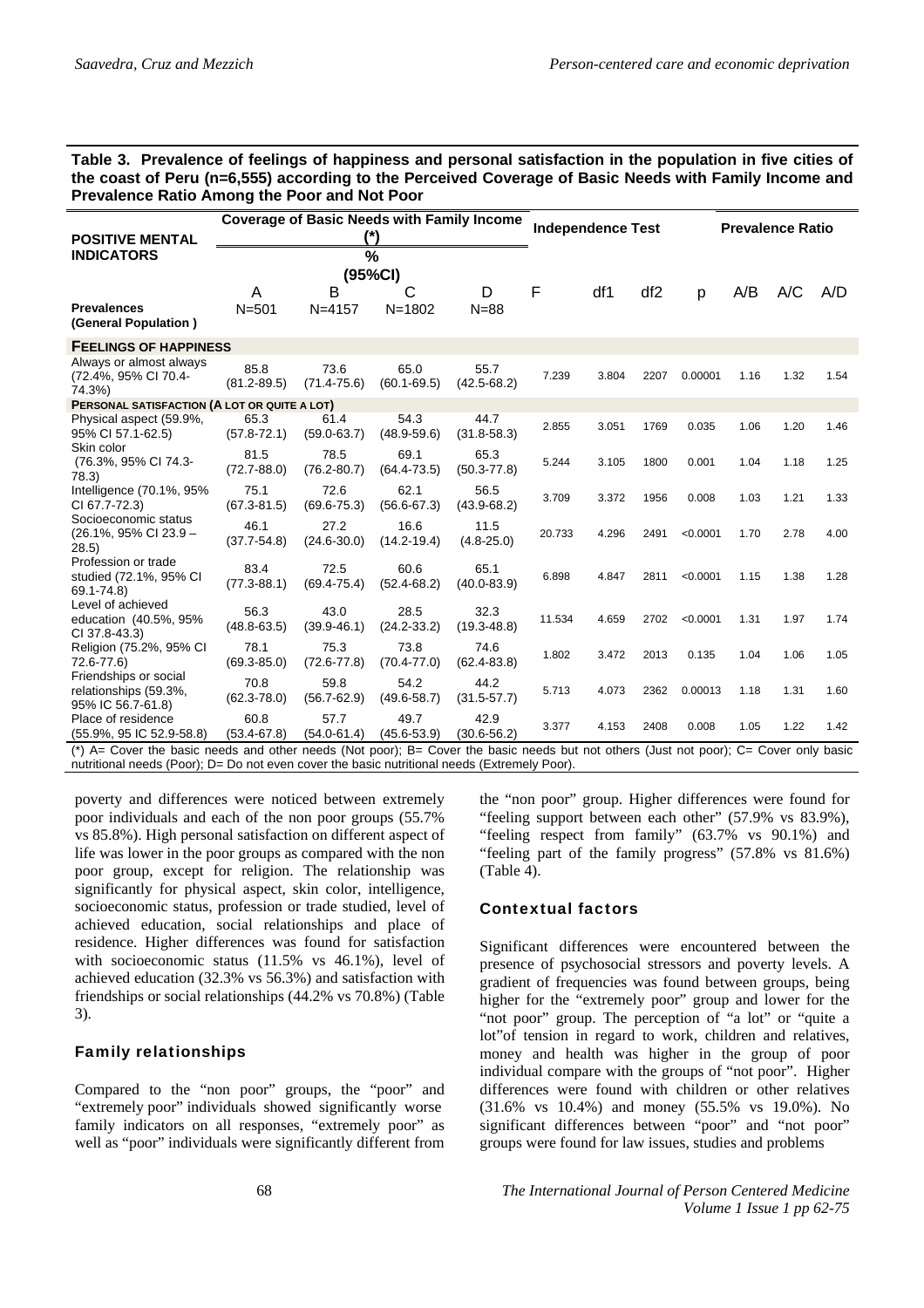#### **Table 4. Prevalence of family relationships indicators in the population in five cities of the coast of Peru (n=6,555) according to the Perceived Coverage of Basic Needs with Family Income and Prevalence Ratio Among the Poor and Not Poor**

|                                                                                       | Coverage of Basic Needs with Family Income (*) |                         |                          |                         |        |                         |                 |          |      |      |      |
|---------------------------------------------------------------------------------------|------------------------------------------------|-------------------------|--------------------------|-------------------------|--------|-------------------------|-----------------|----------|------|------|------|
| <b>Prevalences of</b><br>positive mental health                                       |                                                |                         | <b>Independence Test</b> |                         |        | <b>Prevalence Ratio</b> |                 |          |      |      |      |
| indicators (General<br>Population)                                                    | A                                              | B                       | C                        | D                       | F      | df1                     | df <sub>2</sub> | р        | A/B  | A/C  | A/D  |
|                                                                                       | $N = 501$                                      | $N = 4157$              | $N = 1802$               | $N = 88$                |        |                         |                 |          |      |      |      |
| <b>FAMILY COHESION (A LOT OR QUITE A LOT)</b>                                         |                                                |                         |                          |                         |        |                         |                 |          |      |      |      |
| Do care to be a<br>disgrace for family<br>(87.4%, 95% IC 85.1-<br>89.3)               | 92.0<br>$(88.3 - 94.6)$                        | 88.6<br>$(86.0 - 90.9)$ | 82.6<br>$(78.8 - 85.8)$  | 75.0<br>$(58.8 - 86.3)$ | 5.532  | 5.060                   | 2935            | 0.00004  | 1.04 | 1.11 | 1.23 |
| Feeling respect from<br>family (78.0%, 95% IC<br>76.5-79.5)                           | 90.1<br>$(85.8 - 93.1)$                        | 78.5<br>$(76.8 - 80.2)$ | 72.8<br>$(69.2 - 76.1)$  | 63.7<br>$(50.7 - 75.0)$ | 9.025  | 4.757                   | 2759            | < 0.0001 | 1.15 | 1.24 | 1.41 |
| Feeling support<br>between each other<br>(73.8%, 95% IC 71.9-<br>75.7)                | 83.9<br>$(77.1 - 89.0)$                        | 76.1<br>$(73.7 - 78.4)$ | 64.7<br>$(60.7 - 68.6)$  | 57.9<br>$(44.5 - 70.2)$ | 11.103 | 3.865                   | 2242            | < 0.0001 | 1.10 | 1.30 | 1.45 |
| Feeling proud of family<br>(86.4%, 95% IC 85.1-<br>87.6)                              | 93.2<br>$(89.5 - 95.6)$                        | 88.3<br>$(86.7 - 89.7)$ | 79.5<br>$(75.8 - 82.7)$  | 70.1<br>$(58.3 - 79.7)$ | 12.607 | 4.388                   | 2545            | < 0.0001 | 1.05 | 1.17 | 1.33 |
| Feeling family moral<br>values are similar to his<br>own (70.7%, 95% IC<br>68.6-72.7) | 81.8<br>$(74.5 - 87.3)$                        | 72.5<br>$(69.7 - 75.0)$ | 62.4<br>$(58.0 - 66.5)$  | 61.8<br>$(49.2 - 73.0)$ | 6.360  | 3.640                   | 2111            | 0.00008  | 1.16 | 1.31 | 1.32 |
| Feeling part of family<br>progress (69.5%, 95%<br>IC $66.6 - 72.2$                    | 81.6<br>$(72.8 - 88.0)$                        | 70.8<br>$(67.2 - 74.0)$ | 62.1<br>$(57.5 - 66.4)$  | 57.8<br>$(43.7 - 70.8)$ | 5.151  | 3.355                   | 1946            | 0.001    | 1.15 | 1.31 | 1.41 |

(\*) A= Cover the basic needs and other needs (Not poor); B= Cover the basic needs but not others (Just not poor); C= Cover only basic nutritional needs (Poor); D= Do not even cover the basic nutritional needs (Extremely Poor).

with partner. In regard to environmental stressors, significant differences were found between "poor" individuals compared to "not poor" subjects for the presence of "a lot" or "quite a lot" of disturbances regarding smell, dust and garbage. The differences were significant only between basic "poor" individuals and "not poor" individuals. Some frequencies were higher for the group in extreme poverty but did not reach significance. No significant differences were found between "poor" and "non poor" groups for noise, ventilation, and lack of space between each group (Table 5).

#### Quality of life

,

Mean total QOLI scores and sub-scores decreased as the level of socioeconomic status decreased, indicating lower level of quality of life in the "poor" group as compared with the "not poor" groups. No significant difference was found in the total score between "poor" (mean  $= 7.18$ , SE $=$ 0.05) and "extremely poor" groups (mean=6.81SE=0.20); and this was true for all sub-scores, except for global quality of life. However, significant differences were found between "extremely poor", "poor" and "just not poor"

compared to the "not poor" group or highest level. The lowest QOLI scores in all groups were for communitarian support, where significant differences were found between the "poor group" (mean=5.53, SE=0.09) and the highest socioeconomic group (mean= $6.12$ , SE= $0.21$ ). The highest QOLI score were found for occupational functioning in the "not poor" group (mean=8.41, SE=0.09) (Table 6).

#### Disabilities or functioning

Higher frequencies of disability were found in all areas of functioning in the "poor" groups, but significant differences were found only in self-care functioning (p=0.002). In this area, significant differences were found between the "extremely poor" (8.6%, 95% CI 2.5-25.1) and "not poor" individuals (0.2%, 95% CI 0.0-0.6), as well as with the "just not poor" subjects (1.4%, 95% CI 0.9-.3). A tendency towards a significant difference between "poor" and "not poor" groups was found in regard to occupational functioning  $(p=0.053)$  and family functioning (0.057) (Table 7).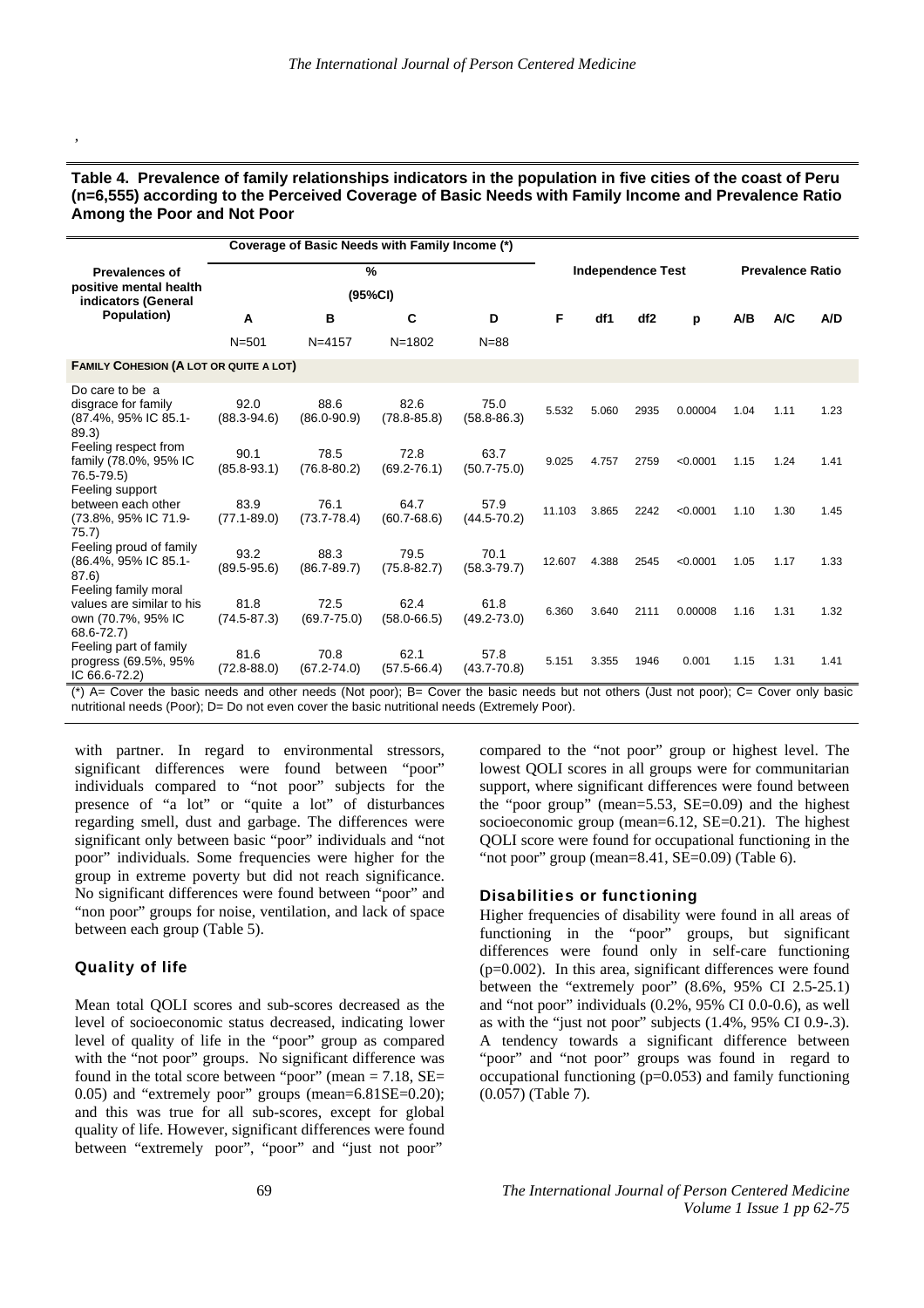#### **Table 5. Prevalence of Contextual Factors in the Population in five cities of the coast of Peru (n=6,555) according to the Perceived Coverage of Basic Needs with Family Income and Prevalence Ratio Among the Poor and Not Poor**

|                                                                        | Coverage of Basic Needs with Family Income (*) |                 |                 |                 |        |                          |                 |          |                         |      |      |  |
|------------------------------------------------------------------------|------------------------------------------------|-----------------|-----------------|-----------------|--------|--------------------------|-----------------|----------|-------------------------|------|------|--|
| <b>Prevalences of</b><br>positive mental health<br>indicators (General | %<br>(95%CI)                                   |                 |                 |                 |        | <b>Independence Test</b> |                 |          | <b>Prevalence Ratio</b> |      |      |  |
| Population)                                                            | A                                              | B               | C               | D               | F      | df1                      | df <sub>2</sub> | p        | B/A                     | C/A  | D/A  |  |
|                                                                        | $N = 501$                                      | $N = 4157$      | $N = 1802$      | $N = 88$        |        |                          |                 |          |                         |      |      |  |
| <b>PSYCHOSOCIAL STRESSORS <sup>a</sup> (A LOT OR QUITE A LOT)</b>      |                                                |                 |                 |                 |        |                          |                 |          |                         |      |      |  |
| Work (24.4%, 95% IC                                                    | 19.6                                           | 22.3            | 30.9            | 45.0            | 2.564  | 4.519                    | 2621            | 0.030    | 1.14                    | 1.58 | 2.30 |  |
| 21.8-27.3)                                                             | $(13.9 - 26.8)$                                | $(19.3 - 25.6)$ | $(24.1 - 38.5)$ | $(28.1 - 63.1)$ |        |                          |                 |          |                         |      |      |  |
| Studies (18.7%, 95%                                                    | 11.8                                           | 19.5            | 20.2            | 40.8            | 0.745  | 4.938                    | 2864            | 0.588    | 1.65                    | 1.71 | 3.46 |  |
| IC 15.3-22.7)                                                          | $(6.9 - 19.5)$                                 | $(15.4 - 24.4)$ | $(12.2 - 31.4)$ | $(5.8 - 88.5)$  |        |                          |                 |          |                         |      |      |  |
| Children or other                                                      | 10.4                                           | 19.8            | 29.2            | 31.6            |        |                          |                 |          |                         |      |      |  |
| relatives (21.4%, 95%<br>IC $19.4 - 23.5$                              | $(7.4 - 14.5)$                                 | $(17.4 - 22.4)$ | $(25.6-33.1)$   | $(19.8 - 46.4)$ | 7.738  | 5.041                    | 2924            | < 0.0001 | 1.90                    | 2.81 | 3.04 |  |
| Partner (18.3%, 95%                                                    | 10.6                                           | 18.0            | 22.5            | 20.9            |        |                          |                 | 0.053    | 1.70                    | 2.12 | 1.97 |  |
| IC 16.1-20.9)                                                          | $(6.6 - 16.4)$                                 | $(15.2 - 21.2)$ | $(19.0 - 26.5)$ | $(11.9 - 34.1)$ | 2.324  | 4.100                    | 2378            |          |                         |      |      |  |
| Money (32.6%, 95% IC                                                   | 19.0                                           | 30.5            | 42.3            | 55.5            | 12.523 |                          |                 |          |                         | 2.23 |      |  |
| 30.7-34.6)                                                             | $(14.6 - 24.3)$                                | $(28.3 - 32.8)$ | $(38.1 - 46.6)$ | $(41.8 - 68.5)$ |        | 4.953                    | 2873            | < 0.0001 | 1.61                    |      | 2.92 |  |
| Health (37.1%, 95% IC                                                  | 33.0                                           | 35.0            | 43.4            | 57.0            | 4.112  |                          |                 |          |                         | 1.32 |      |  |
| 35.0-39.2)                                                             | $(26.8 - 39.8)$                                | $(32.3 - 37.8)$ | $(39.6 - 47.3)$ | $(42.0 - 70.9)$ |        | 4.997                    | 2898            | 0.001    | 1.06                    |      | 1.73 |  |
| Law issues (14.5%,                                                     | 10.7                                           | 14.9            | 14.5            | 22.8            |        |                          |                 |          |                         |      |      |  |
| 95% IC 12.9-16.3)                                                      | $(7.0 - 15.9)$                                 | $(12.8 - 17.2)$ | $(12.1 - 17.4)$ | $(12.1 - 38.9)$ | 1.264  | 3.659                    | 2122            | 0.283    | 1.39                    | 1.36 | 2.13 |  |
| <b>ENVIRONMENTAL STRESSORS <sup>b</sup> (A LOT OR QUITE A LOT)</b>     |                                                |                 |                 |                 |        |                          |                 |          |                         |      |      |  |
| The Noise (22.9%,                                                      | 22.6                                           | 22.6            | 23.7            | 22.8            | 0.183  | 5.266                    | 3054            | 0.973    | 1.00                    | 1.05 | 1.01 |  |
| 95% IC21.1%-24.8%)                                                     | $(17.4 - 28.8)$                                | $(20.3 - 25.1)$ | $(20.3 - 27.5)$ | $(10.8 - 41.9)$ |        |                          |                 |          |                         |      |      |  |
| Lack of ventilation                                                    | 16.3                                           | 14.4            | 16.6            | 22.8            |        |                          |                 |          |                         |      |      |  |
| (15.2%, 95% IC 13.6-<br>(16.9)                                         | $(11.2 - 23.2)$                                | $(12.5 - 16.5)$ | $(13.4 - 20.2)$ | $(13.2 - 36.4)$ | 1.059  | 4.551                    | 2640            | 0.379    | 0.88                    | 1.02 | 1.40 |  |
| Lack of space %.                                                       | 17.7                                           | 19.3            | 24.3            | 18.7            |        |                          |                 |          |                         |      |      |  |
| (20.4%, 95% IC 18.7-<br>22.2)                                          | $(12.5 - 24.6)$                                | $(17.0 - 21.7)$ | $(21.0 - 27.9)$ | $(11.5 - 29.0)$ | 1.729  | 4.412                    | 2559            | 0.134    | 1.09                    | 1.37 | 1.06 |  |
| The smell (28.7%, 95%                                                  | 19.9                                           | 27.6            | 34.6            | 32.9            |        |                          |                 |          |                         |      |      |  |
| IC 26.7%-30.7%)                                                        | $(14.8 - 26.3)$                                | $(25.2 - 30.0)$ | $(30.8 - 38.7)$ | $(19.0 - 50.6)$ | 3.346  | 4.895                    | 2839            | 0.005    | 1.39                    | 1.74 | 1.65 |  |
| The dust (43.7%, 95%                                                   | 36.1                                           | 42.9            | 48.3            | 47.4            |        |                          |                 |          |                         |      |      |  |
| IC 40.7%-46.7%)                                                        | $(29.2 - 43.6)$                                | $(39.6 - 46.3)$ | $(43.4 - 53.3)$ | $(35.7 - 59.3)$ | 3.289  | 4.417                    | 2562            | 0.008    | 1.19                    | 1.34 | 1.31 |  |
| The garbage (51.7%,                                                    | 41.2                                           | 51.7            | 55.1            | 61.7            |        |                          |                 |          |                         |      |      |  |
| 95% IC 49.2-54.2)                                                      | $(34.2 - 48.5)$                                | $(48.8 - 54.5)$ | $(51.4 - 58.8)$ | $(47.4 - 74.2)$ | 4.114  | 5.146                    | 2985            | 0.001    | 1.25                    | 1.34 | 1.50 |  |

(\*) A= Cover the basic needs and other needs (Not poor); B= Cover the basic needs but not others (Just not poor); C= Cover only basic nutritional needs (Poor); D= Do not even cover the basic nutritional needs (Extremely Poor).

(a) Participants were asked "How much tension or problem do the following situations caused you..."

(b) Participants were asked "In the environment where you live, how much are you disturb by…"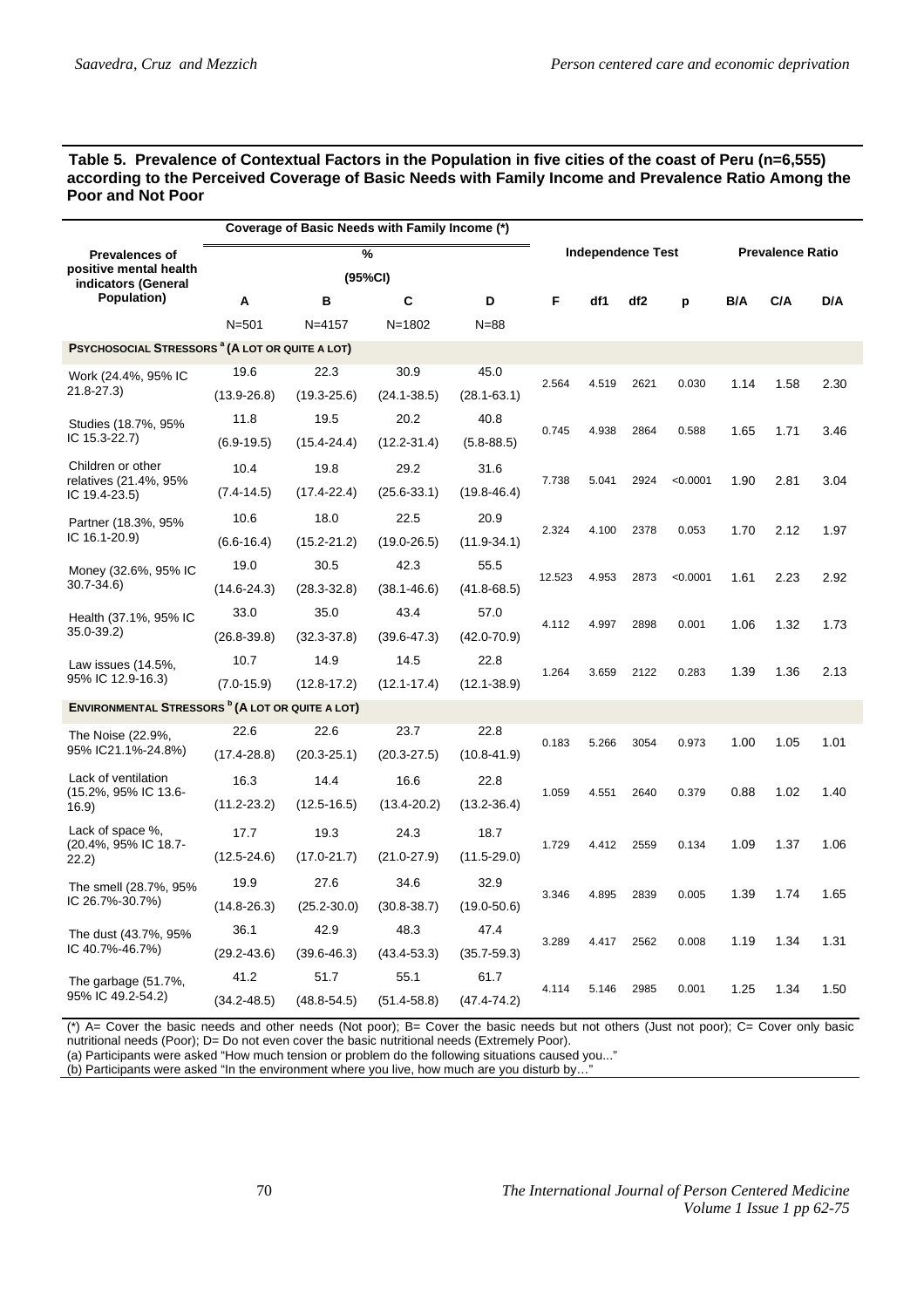#### **Table 6. Average quality of life in the population in five cities of the coast of Peru (n=6,555) according to the Perceived Coverage of Basic Needs with Family Income and Prevalence Ratio Among the Poor and Not Poor**

|                                                               |                                      | Coverage of Basic Needs with Family Income (*) |                                      |                                      |               |     |                                     |          |          |          |         |  |
|---------------------------------------------------------------|--------------------------------------|------------------------------------------------|--------------------------------------|--------------------------------------|---------------|-----|-------------------------------------|----------|----------|----------|---------|--|
| <b>Prevalences of</b><br>positive mental<br>health indicators | Average<br>(95%CI)<br>(SE)           |                                                |                                      |                                      |               |     | <b>Independence Test</b><br>overall |          | p        |          |         |  |
| (General Population)                                          | A                                    | в                                              | С                                    | D                                    | <b>Wald F</b> | df1 | df2                                 | р        | D/A      | C/A      | B/A     |  |
|                                                               | $N = 501$                            | $N = 4157$                                     | $N = 1802$                           | $N = 88$                             |               |     |                                     |          |          |          |         |  |
| <b>QUALITY OF LIFE INDEX</b>                                  |                                      |                                                |                                      |                                      |               |     |                                     |          |          |          |         |  |
| Total Score (7.45, 95%<br>IC $7.39 - 7.50$                    | 7.82<br>(SE 0.07)<br>$(7.69 - 7.95)$ | 7.50<br>(SE 0.03)<br>$(7.45 - 7.56)$           | 7.18<br>(SE 0.05)<br>$(7.08 - 7.28)$ | 6.81<br>(SE 0.20)<br>$(6.41 - 7.21)$ | 5.628         | 3   | 578                                 | < 0.0001 | < 0.0001 | < 0.001  | < 0.001 |  |
| Physical Wellbeing<br>(7.04, 95% IC 6.97-<br>7.10)            | 7.33<br>(SE 0.14)<br>$(7.05 - 7.60)$ | 7.13<br>(SE 0.04)<br>$(7.06 - 7.20)$           | 6.71<br>(SE 0.09)<br>$(6.54 - 6.88)$ | 6.23<br>(SE 0.22)<br>$(5.80 - 6.67)$ | 13.909        | 3   | 578                                 | < 0.0001 | 0.00004  | 0.00006  | 0.195   |  |
| <b>Emotional Wellbeing</b><br>(7.50, 95% IC 7.43-<br>7.58)    | 7.94<br>(SE 0.10)<br>$(7.74 - 8.13)$ | 7.54<br>(SE 0.04)<br>$(7.47 - 7.61)$           | 7.27<br>(SE 0.11)<br>$(7.06 - 7.49)$ | 6.92<br>(SE 0.26)<br>$(6.42 - 7.42)$ | 9.969         | 3   | 578                                 | < 0.0001 | 0.0002   | < 0.0001 | 0.0002  |  |
| Self care (8.15, 95%<br>IC 8.08-8.23)                         | 8.53<br>(SE 0.10)<br>$(8.34 - 8.71)$ | 8.19<br>(SE 0.04)<br>$(8.10 - 8.27)$           | 7.95<br>(SE 0.06)<br>$(7.83 - 8.07)$ | 7.62<br>(SE 0.28)<br>$(7.07 - 8.16)$ | 10.503        | 3   | 578                                 | < 0.0001 | 0.002    | < 0.0001 | 0.002   |  |
| Occupational<br>Functioning (8.00, 95%<br>IC 7.92-8.07)       | 8.41<br>(SE 0.09)<br>$(8.23 - 8.58)$ | 8.06<br>(SE 0.05)<br>$(7.97 - 8.14)$           | 7.72<br>(SE 0.08)<br>$(7.57 - 7.87)$ | 7.17<br>(SE 0.26)<br>$(6.66 - 7.69)$ | 14.332        | 3   | 578                                 | < 0.0001 | 0.00001  | < 0.0001 | 0.001   |  |
| Interpersonal<br>Functioning (7.99,<br>95% IC 7.92-8.05)      | 8.27<br>(SE 0.10)<br>$(8.08 - 8.47)$ | 8.04<br>(SE 0.04)<br>$(7.97 - 8.11)$           | 7.76<br>(SE 0.07)<br>$(7.63 - 7.90)$ | 7.36<br>(SE 0.33)<br>$(6.72 - 8.00)$ | 6.815         | 3   | 578                                 | 0.0002   | 0.008    | 0.0001   | 0.02    |  |
| Social support (7.35,<br>95% IC 7.26-7.45)                    | 7.89<br>(SE 0.15)<br>$(7.59 - 8.18)$ | 7.42<br>(SE 0.05)<br>$(7.33 - 7.52)$           | 6.99<br>(SE 0.07)<br>$(6.85 - 7.13)$ | 6.65<br>(SE 0.22)<br>$(6.23 - 7.07)$ | 20.385        | 3   | 578                                 | < 0.0001 | < 0.0001 | < 0.0001 | 0.002   |  |
| Communitarian<br>support (5.65, 95% IC<br>$5.57 - 5.79$       | 6.12<br>(SE 0.21)<br>$(5.71 - 6.53)$ | 5.68<br>(SE 0.06)<br>$(5.56 - 5.79)$           | 5.53<br>(SE 0.09)<br>$(5.36 - 5.71)$ | 5.49<br>(SE 0.31)<br>$(4.88 - 6.11)$ | 2.845         | 3   | 578                                 | 0.037    | 0.101    | 0.005    | 0.03    |  |
| Personal fulfillment<br>(7.36, 95% IC7.28-<br>7.44)           | 7.79<br>(SE 0.08)<br>$(7.63 - 7.96)$ | 7.43<br>(SE 0.04)<br>$(7.35 - 7.51)$           | 7.03<br>(SE 0.07)<br>$(6.89 - 7.18)$ | 6.93<br>(SE 0.34)<br>$(6.27 - 7.59)$ | 17.304        | 3   | 578                                 | < 0.0001 | 0.014    | < 0.0001 | 0.00005 |  |
| Spiritual satisfaction<br>(7.67, 95% IC 7.60-<br>7.73)        | 7.84<br>(SE 0.13)<br>$(7.59 - 8.10)$ | 7.72<br>(SE0.04)<br>$(7.65 - 7.79)$            | 7.47<br>(SE 0.07)<br>$(7.34 - 7.60)$ | 7.28<br>(SE 0.25)<br>$(6.80 - 7.76)$ | 5.117         | 3   | 578                                 | 0.002    | 0.044    | 0.005    | 0.338   |  |
| <b>Global Quality of Life</b><br>(7.75, 95% IC 7.69-<br>7.81) | 8.07<br>(SE 0.10)<br>$(7.88 - 8.27)$ | 7.84<br>(SE 0.03)<br>$(7.77 - 7.90)$           | 7.44<br>(SE 0.08)<br>$(7.29 - 7.59)$ | 6.66<br>(SE 0.27)<br>$(6.13 - 7.19)$ | 15.057        | 3   | 578                                 | < 0.0001 | < 0.0001 | < 0.001  | 0.027   |  |

(\*) A= Cover the basic needs and other needs (Not poor); B= Cover the basic needs but not others (Just not poor); C= Cover only basic nutritional needs (Poor); D= Do not even cover the basic nutritional needs (Extremely Poor).

# **Discussion**

This study contributes to the ongoing literature on the subject by demonstrating an association of positive mental health indicators and poverty indicators. In fact, almost all indicators used in this study were significantly in the direction of worst rates in individuals living in poverty conditions. No previously studies of this type have been conducted in developing countries and other contributions have focus on other areas. Feelings of happiness were less prevalent  $(p<0.046)$  in individuals in poverty compared to those "not poor". Socioeconomic factors have been related to happiness in regard to income [35], but some studies yield contradictory findings. One explanation for this was suggested in a study conducted in the United States and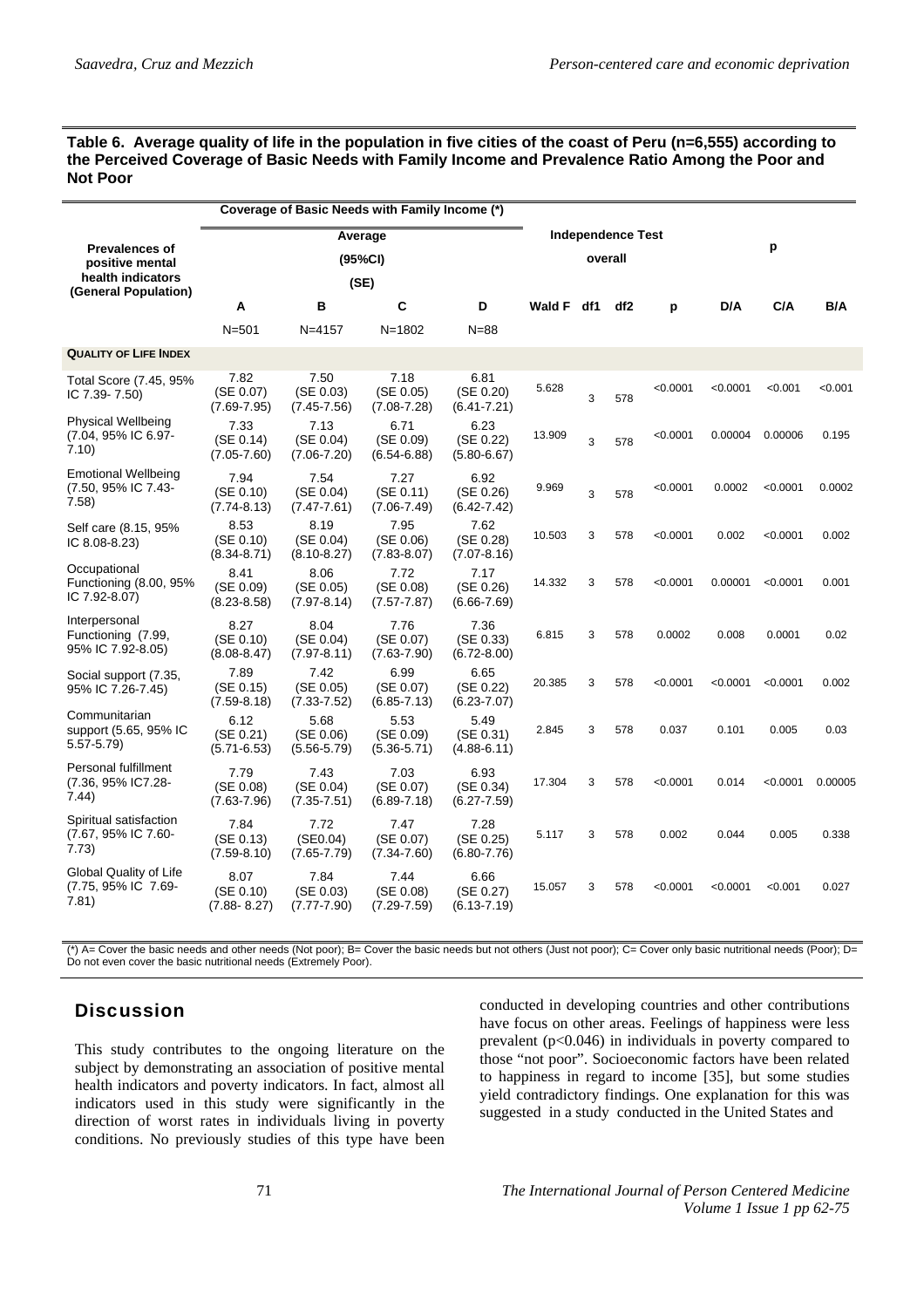| Table 7. Prevalence of disability in the population in five cities of the coast of Peru (n=6,555) according to |
|----------------------------------------------------------------------------------------------------------------|
| the Perceived Coverage of Basic Needs with Family Income and Prevalence Ratio Among the Poor and               |
| <b>Not Poor</b>                                                                                                |

| <b>Prevalences of</b>                                                  | Coverage of Basic Needs with Family Income (*) |                        |                        |                        |        |                          |                 |       |      |      |                         |
|------------------------------------------------------------------------|------------------------------------------------|------------------------|------------------------|------------------------|--------|--------------------------|-----------------|-------|------|------|-------------------------|
| positive mental health<br>indicators (General                          | (95%CI)<br>(SE)                                |                        |                        |                        |        | <b>Independence Test</b> |                 |       |      |      | <b>Prevalence Ratio</b> |
| Population)                                                            | A<br>$N = 501$                                 | в<br>$N = 4157$        | С<br>$N = 1802$        | D<br>$N = 88$          | Wald F | df1                      | df <sub>2</sub> | p     | B/A  | C/A  | D/A                     |
| <b>FUNCTIONING</b><br><b>PROBLEMS</b><br>(AT LEAST SOME<br>DISABILITY) |                                                |                        |                        |                        |        |                          |                 |       |      |      |                         |
| Any disability (10.7,<br>95% IC 9.3-12.4)                              | 8.5<br>$(5.5 - 13.1)$                          | 10.4<br>$(8.7 - 12.3)$ | 12.2<br>$(9.7 - 15.3)$ | 17.8<br>$(8.8 - 32.6)$ | 1.522  | 2.836                    | 1645            | 0.209 | 1.22 | 1.44 | 2.09                    |
| Self-care (1.6%, 95%<br>IC $1.1 - 2.3$                                 | 0.2<br>$(0.0 - 0.6)$                           | 1.4<br>$(0.9 - 2.3)$   | 2.4<br>$(1.4 - 4.0)$   | 8.5<br>$(2.5 - 25.1)$  | 5.703  | 2.197                    | 1274            | 0.002 | 7.0  | 12.0 | 42.5                    |
| Occupational<br>functioning (5.2%., 95%)<br>IC $4.3 - 6.4$ )           | 2.8<br>$(1.4 - 5.4)$                           | 5.1<br>$(4.0 - 6.6)$   | 6.1<br>$(4.6 - 8.2)$   | 12.3<br>$(5.1 - 26.9)$ | 2.610  | 2.867                    | 1663            | 0.053 | 1.82 | 2.18 | 4.39                    |
| Family functioning<br>$(3.6\%, 95\% \text{ IC } 2.9-4.4)$              | 3.4<br>$(1.7 - 6.7)$                           | 3.2<br>$(2.5 - 4.2)$   | 4.2<br>$(2.9 - 6.0)$   | 12.3<br>$(4.6 - 29.0)$ | 2.527  | 2.953                    | 1713            | 0.057 | 0.94 | 1.24 | 3.61                    |
| <b>Broad Social</b><br>Functioning (3.2, 95%<br>IC $2.5 - 4.1$ )       | 2.0<br>$(0.8 - 4.8)$                           | 3.1<br>$(2.4 - 4.1)$   | 3.7<br>$(2.4 - 5.6)$   | 10.9<br>$(3.9 - 26.7)$ | 2.237  | 2.930                    | 1700            | 0.084 | 1.55 | 1.85 | 5.45                    |
| Organizational<br>Functioning (3.9, 95%<br>IC $3.2 - 4.7$ )            | 3.5<br>$(1.8 - 6.5)$                           | 3.7<br>$(2.9 - 4.7)$   | 4.5<br>$(3.3 - 6.1)$   | 8.2<br>$(2.3 - 25.2)$  | 0.887  | 2.982                    | 1730            | 0.447 | 1.06 | 1.29 | 2.34                    |

(\*) A= Cover the basic needs and other needs (Not poor); B= Cover the basic needs but not others (Just not poor); C= Cover only basic nutritional needs (Poor); D= Do not even cover the basic nutritional needs (Extremely Poor).

eight developed countries which confirms that the range and skew of the income distribution in a community affects a person´s happiness, supporting the effect of social comparison of income within a community on happiness [36]. In this sense, happiness would depend on the welfare of the neighbor and not on the limitations encountered in the proper family. Most of these studies are conducted in places where the satisfaction of basic need is not an issue. For developing countries, not only could the social comparison effect matter, but also the direct limitations that are encountered in a daily basis, which in our study are related to happiness.

Our study found significantly lower level of personal satisfaction in regard to physical aspect, skin color, intelligence, socioeconomic status, profession studied, level of achieved education, social relationships and place of residence among the poor individuals compared with persons with no problems in meeting the basic needs with household income. No studies were found that specifically address personal satisfaction in these areas. Many of these conditions give rise to reflections of social exclusion and opportunities, thereby implying the presence of full inequality to access essential rights by the poor people [37]. One recent meta-analytic study has found a medium to strong relation between socioeconomic status andacademic achievement that could be related to dissatisfaction with the level of achieved education [38].

In regard to family relationships, all measures were highly significant, showing lower frequencies of good family interactions in poor individuals compared to not poor subjects. Poverty have been related to circumstances, such as the separation of the family, a decrease in the abilities of parents in their role towards their children due to environments charged with insecurity and stress, an increase in the affliction of the parents that disturbs the relationship with their children, parental depression, reduction of the parents' power in the case of children, one parent families, inefficient upbringing and family dysfunction [39,40,41,42]. Children from lower socioeconomic status are more prone to have unresponsive and harsher attitudes from their parents affecting their relationships [43].

Our study found greater level of psychosocial stressors among the poor individuals compared with not poor ones. This findings were significant for tension or problems perceived related to work  $(p=0.03)$ , children or other relatives  $(\le 0.0001)$ , money  $(p \le 0.0001)$  and health (p=0.001). Households living in poverty have been shown to have more financial pressure and cumulative, multiple stressors than middle-income counterparts, particularly in children [44].

More poor individuals in our study present higher disturbances in regard to smell, dust and garbage than not poor subjects. No significant differences were found for noise and lack of space. Other studies have related noise and crowding to poverty [44]. Environmental stressors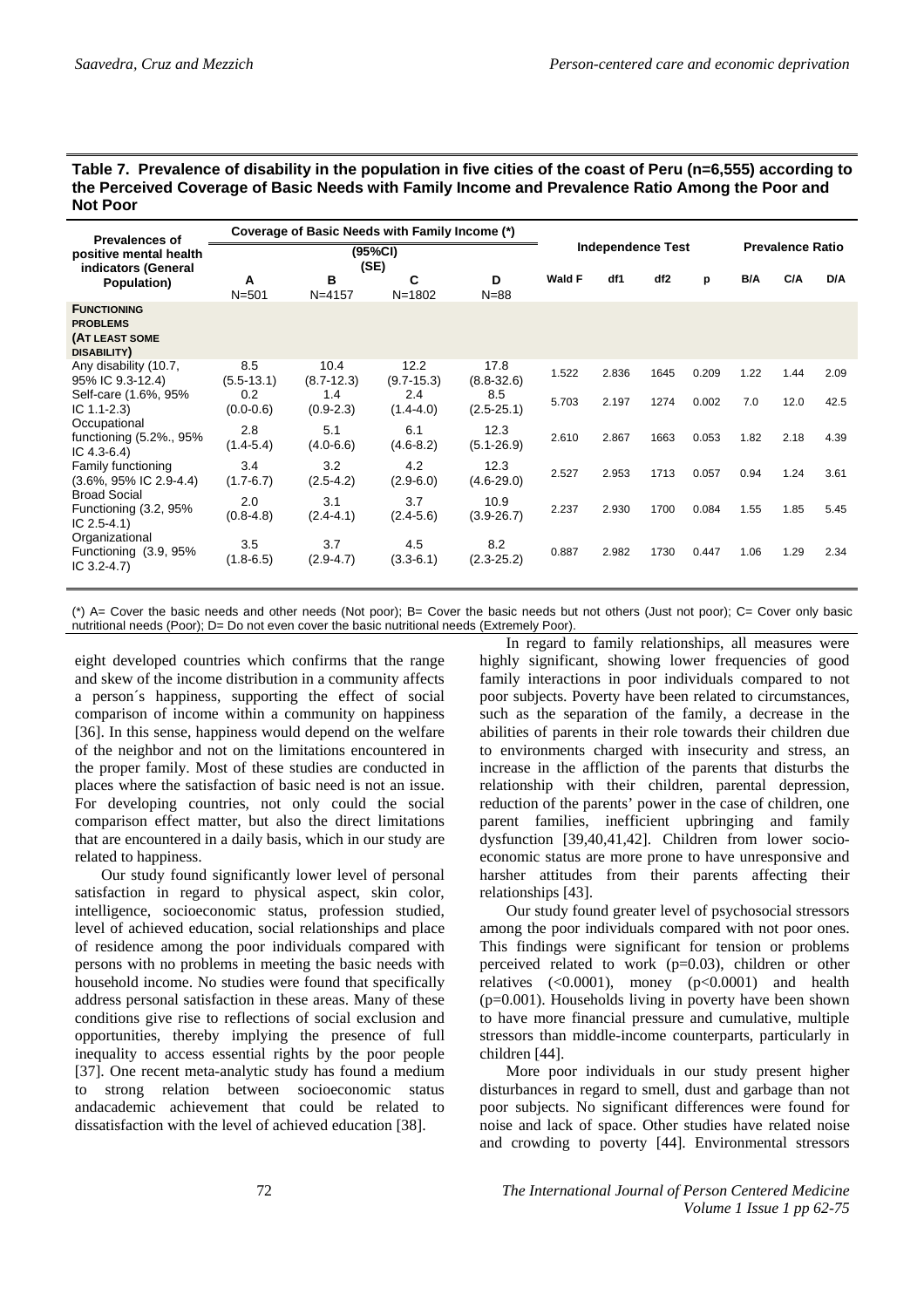have been related to increase in the measures of hemodynamic, endocrine, and neuroendocrine values and decreased performance on complex tasks, and they reported a subjective increase in stress, pointing out the importance of environmental stressors to health [45].

In regard to quality of life as measured by the Quality of Life Index, lower levels on all aspects of quality of life were found in the poor individual compared to not poor persons. Differences were found in most cases between both poor levels and not poor levels. Health related quality of life (HRQL) studies regarding mobility, selfcare, usual activities, pain/discomfort, and anxiety/depression found lower HRQL scores associated with race/ethnicity, income and education [46]. Another study conducted in European countries in older people has demonstrated that quality of life was associated with socioeconomic position and education, but no specific quality of life aspect was reported [47]. A study in a sample of 2065 subjects in Norway found that income was correlated with Quality of life measures [48]. In this study aspects of quality of live statistically significant were subjective wellbeing, self-realization and absence of negative life events. Not statistically significant were neighborhood quality, contact with friends, support if ill and contact with family of origin. In our study, socioeconomic status was measured with a question regarding the coverage of basic needs with household income a not household income itself. Income as has been noted by a previously mention study the range and skew of the income distribution in a community affects a person´s happiness [36], and therefore could influence quality of life measures. Poor persons identified in our study could correspond to individuals with more serious economic conditions.

With respect to functioning our study found greater level of disability regarding self care in poor people as compared with not poor individuals. Poor people´s disabilities have been related to malnutrition and poor health care, aspects related to self-care [49]. Also sustained economic hardship has been associated with difficulties with independent activities of daily living (cooking, shopping, and managing money) and activities of daily living (such as walking, eating, dressing, and using the toilet); mean age for this group was far higher than ours (63.4-65.2 years) [50] but our findings could reflect a tendency. We did not find studies relating specifically the areas of adaptive functioning suggested by WHO and socioeconomic status or poverty. Other functioning areas in our study were worst in poor people but did not reach statistically differences. It is possible that a bigger sample could yield better results. Disability has been proposed to be related to poverty in interaction with sense of coherence, environmental risk factors, social role devaluation and group membership factors [51].

The findings of this study must be considered in the light of the following limitations: First, given that it is a survey related to mental health, systematic negative reports cannot be ruled out either because the persons were

consciously unwilling to answer out of fear or stigmatization. Second, a large part of the survey relies on the perspective and subjective opinion of the surveyed persons which could lead to bias. Third, the results cannot be generalized to the rest of the country because of multicultural issues and reports that suggest the existence of this variability [52]. Fourth, some issues demand a bigger sample size. Finally, further longitudinal studies are encouraged in this issue of positive mental health in order to overcome the limitations of the cross-sectional method.

Nevertheless, many of our findings bring into attention the problem of social exclusion and its relation to poverty [49]. Person centered approaches to medicine and mental health give the opportunity to enhance health policies directed to less favorable people by paying attention to various aspects of the person such as his quality of life, personal satisfaction, personal environmental problems, daily stressor and disabilities. Implications of socioeconomic aspects in regard to the comprehensive diagnostic processes, treatment and research, particularly in less-developed countries should be considered. Health policies based on person centered care programs through the assessment of positive health could help to be more sensitive to more vulnerable sectors of the populations.

## References

[1] Stewart M. (2001). Towards a global definition of patient centred care. The patient should be the judge of patient centr ed care. *British Medical Journal* 322:444–5.

[2] Little P, Everitt H, Williamson I, Warner G, Moore M, Gould C, Ferrier K, Payne S. (2001). Observational study of effect of patient centredness and positive approach on outcomes of general practice consultations. *British Medical Journal* ;323:908–11.

[3] Tauber AI. (2005). Medicine and the Call for a Moral Epistemology. *Perspective in Biology and Medicine* 48(1): 42-53.

[4] Hughes JC, Bamford C, May C. (2008). Types of centredness in health care: themes and concepts. *Medical Health care and Philosophy* 11:455-463.

[5] Mezzich JE, Salloum IM. (2007). Towards innovative international classification and diagnostic systems: ICD-11 and person-centered integrative diagnosis. *Acta Psychiatrica Scandinavica* 116: 1–5

[6] Mezzich JE. (2005). Positive Health: Conceptual Place, Dimensions and Implications. *Psychopathology* 38:177–179.

[7] Korkeila JA. (2000). Measuring Aspects of Mental Health. Helsinky: Stakes.

[8] Cloninger R: (2002). Implications of comorbidity for the classifications of mental disorders: The need for a psychobiology of coherence; in Maj M, Gaebel W, et al (eds): *Psychiatric Diagnosis and Classification*. Chichester, Wiley.

[9] Herrman H, Saxena S Moodie R (eds): (2005). *Promoting Mental Health: Concepts, Emerging Evidence, Practice*. Geneva, WHO.

[10] Magyary D. (2002). Positive Mental health: a turn of the century perspective. *Issues in Mental Health Nursing* 23: 331- 349.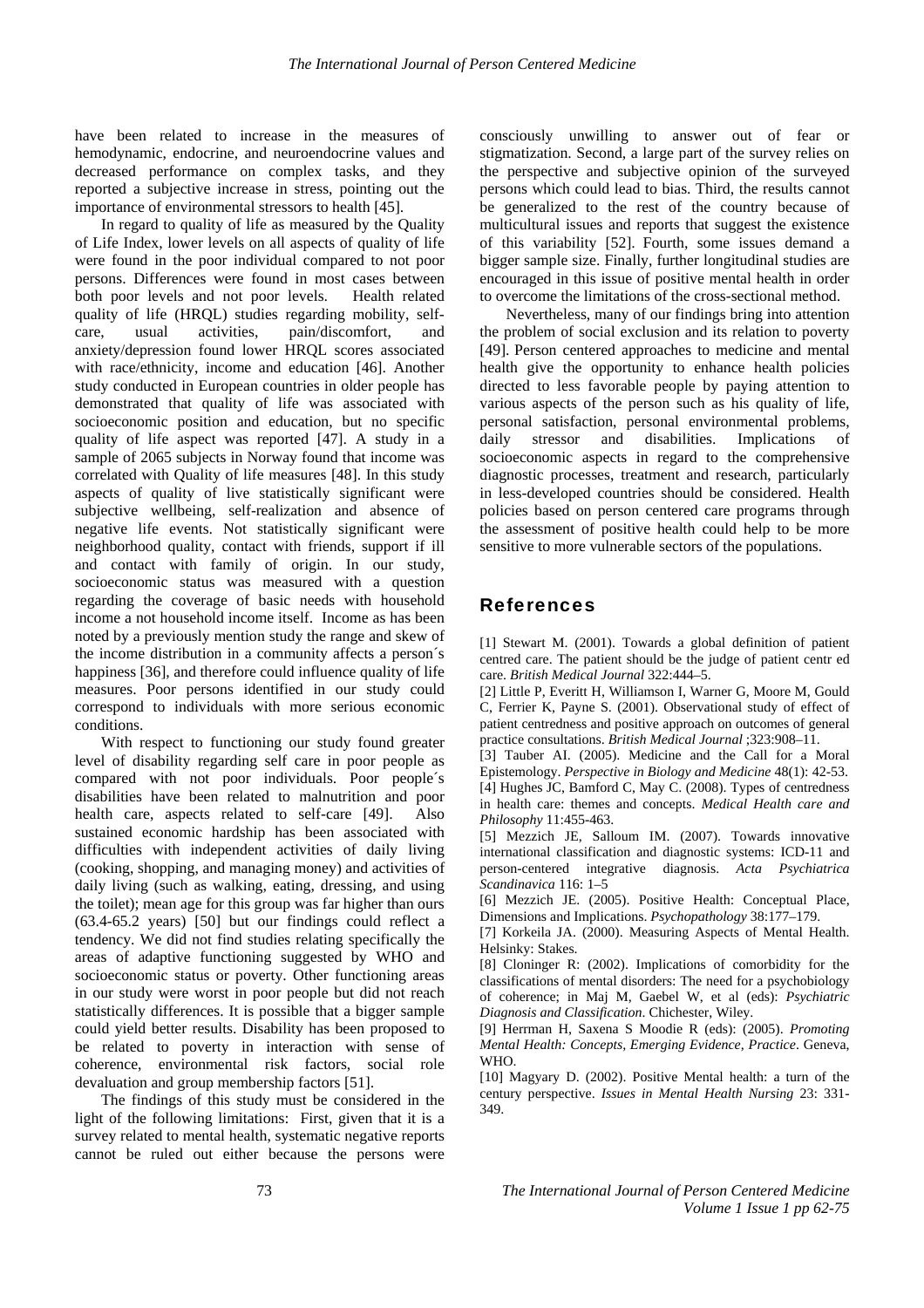[11] Schmolke M, Lecic-Tosevsky D (eds): (2003). Health promotion: An integral component of effective clinical care. *Dynamic Psychiatry* 36 (special issue):221–319.

[12] Ramírez, E. (1989). *Sistema Octogonal de Evaluación Psiquiátrica Technical Report*. San Juan, Puerto Rico: Secretaría de Salud Mental.

[13] Otero Ojeda, A, A. (Ed.) . (2000). *Tercer Glosario Cubano de Psiquiatría*. La Habana: Hospital Psiquiátrico de La Habana.

[14] Mezzich JE, Kleinman A, Fabrega H, Parron DL. (1996) *Culture and Psychiatric Diagnosis: A DSM-IV Perspective*. Washington, D.C.: American Psychiatric Press.

[15] WPA IGDA Workgroup,. IGDA.7. (2003). Standardized multi-axial diagnostic formulation. *British Journal of Psychiatry* 182 (supp. 45): s52-s54.

[16] WPA IGDA Workgroup. IGDA. 8. (2003). Idiographic (personalized) diagnostic formulation. *British Journal of Psychiatry* 182 (supp. 45): s55-s57

[17] Sección de Diagnóstico y Clasificación de la Asociación Psiquiátrica de América Latina. Guía Latinoamericana de Diagnóstico Psiquiátrico. Guadalajara: Asociación Psiquiátrica de América Latina; 2004.

[18] Corin E, Bibeau G, Martin JC & Laplante R. Comprendre pour agir autrement: repères pour régionaliser les services de santé mentale. Montréal, Québec (Canada): Presses de l'Université de Montréal, 1990.

[19] Murray S. (2006). Poverty and health. *Canadian Medical Association Journal* 174(7): 923.

[20] CEPAL: Comisión Económica para América Latina y el Caribe: División de Estadística y Proyecciones Económicas. Unidad de Estadísticas Sociales, sobre la base de tabulaciones especiales de las encuestas de hogares de los respectivos países. http://websie.eclac.cl/sisgen/ConsultaIntegrada.asp?idAplicacion =14&idioma=e. Accessed 22 April 2010.

[21] Desjarlais R, Eisenberg L, Good B, Kleinman A. (1997). *Salud Mental en el Mundo: Problemas y Prioridades en Poblaciones de Bajos Ingreso*s. Washington: OPS-OMS; p. 1-31.

[22] Salganicoff A, Wyn R. (1999). Access to Care for Low-Income Women: The impact of Medicaid. *Journal of Health care for the Poor and Underserved* 10(4): 453-467.

[23] Instituto Nacional de Salud Mental "Honorio Delgado – Hideyo Noguchi". Estudio Epidemiológico de Salud Mental en la Costa Peruana 2006. *Anales de Salud Mental* 2007; XXIII(1-2):1- 228.

[24] Instituto Especializado de Salud Mental "Honorio Delgado – Hideyo Noguchi". Estudio Epidemiológico Metropolitano de Salud Mental 2002. Informe General. *Anales de Salud Mental* 2002; XVIII (1-2): 1-197

[25] Instituto Especializado de Salud Mental "Honorio Delgado – Hideyo Noguchi". Estudio Epidemiológico de Salud Mental en la Sierra Peruana 2003. Informe General. *Anales de Salud Mental* 2004; XIX (1-2): 1-209

[26] Instituto Especializado de Salud Mental "Honorio Delgado – Hideyo Noguchi" Estudio Epidemiológico en Salud Mental en la Selva Peruana. Anales de Salud Mental 2005; XXI (1-2): 1-212.

[27] Instituto Nacional de Salud Mental. Estudio Epidemiológico de Salud Mental en Fronteras 2005. Informe General. *Anales de Salud Mental* 2006; XXII (1-2): 1-227

[28] Instituto Nacional de Salud Mental. Confiabilidad y validez de los cuestionarios de salud mental de Lima y de la Selva Peruana. *Anales de Salud Mental* 2009; XXV (Supl. 1): 1-259.

[29] Ministerio de Salud. *Estudio Nacional de Salud Mental y Consumo de Sustancias Psicoactivas*. Editorial Carrera Séptima. Santa Fe de Bogotá, 1993.

[30] Mezzich JE, Ruipérez MA, Pérez C, Ion G, Liu J, Mamad S. (2000). The Spanish version of the quality of life index: presentation and validation. *Journal of Nervous and Mental Disease* 188:301-305.

[31] World Health Organization (1997). *Multiaxial Presentation of ICD-10 for Adults*. Cambridge, U.K.:

Cambridge University Press.

[32] Perales A, Sogi C, Sánchez E, Salas RE. (1995). *Salud Mental de una población urbano marginal de Lima*, en Serie: Monografías de Investigación No 2. Lima: INSM Honorio Delgado- Hideyo Noguchi".

[33] Schwartz KI, Zapata-Vega M I, Mezzich JE, Mazzotti G. (2006). Validation study of the Multicultural Quality of Life Index (MQLI) in a Peruvian sample. *Revista Brasileira de Psiquiatria* 28(1):24-8.

[34] World Health Organization (1997). *Multiaxial Presentation of ICD-10 for Adults*. Cambridge, U.K.: Cambridge University Press.

[35] Easterlin RA. (2003). Explaning happiness*. Proceedings of the National Academy of Sciences of the United States of America* 100(19):11176-11183.

[36] Hagerty MR. (2000). Social comparisons of income in one's community: evidence from national surveys of income and happiness*. Journal of Personality and Social Psychology* 78(4):764-771.

<sup>[</sup>37<sup>]</sup> OPS-CEPAL. *Salud, Equidad y Transformación Productiva en América Latina y el Caribe*. Cuaderno Técnico Nº 46. OPS; 1997. p. 45.

<sup>[38]</sup> Sirin SR. (2005). Socioeconomic Status and Academic Achievement: A Meta-Analytic Review of Research. *Review of Educational Research* 75(3):417-453.

[39] Beiser M, Hou F, Imán 1, Tousignant M. Poverty, (2002). Family Process, and the Mental Health of Immigrant Children in Canada. *American Journal of Public Health* Feb; 92(2):220-7.

[40] Robichaud JB, Guay L., Colin C, Pothier M. (1994). *Les liens entre la pauvrété et la santé mentale: de l éxcusion á léquite*. Montreal: Gaetan Morin Editeur; p. 93-98.

[41] U.S. Census Bureau. (2000). *Population survey* (March Suppl. 2000). Washington, DC: U.S. Government Printing Office.

[42] Evans GW. (2004). The environment of Childhood Poverty. *American Psychologist* 59(2): 77-92.

[43] Bradley, R. H., Corwyn, R. F., McAdoo, H., & Coll, C. (2001). The home environments of children in the United States: Part I. Variations by age, ethnicity, and poverty status. *Child Development* 72(6): 1844–1867.

[44] Evans GW, English K. (2002) The Environment of Poverty: Multiple Stressor Exposure, Psychophysiological Stress, and Socioemotional Adjustment. *Child Development* 73(4): 1238– 1248.

[45] Martimportugués-Goyenechea C, Gómez-Jacinto L. (2005). Simultaneous multiple stressors in the environment: physiological stress reactions, performance, and stress evaluation. *Psychological Report* 97(3):867-74.

[46] Lubetkin EI, JiaH, Franks P, Gold MR.\*2005). Relationship among sociodemographic factors, clinical conditions, and healthrelated quality of life: Examining the EQ-5D in the U.S. general population. *Quality of Life Research* (14): 2187–2196.<br><sup>[</sup>47<sup>]</sup> Von Dem Knesebeck O , Wahrendorf M, Hyde M, Siegrist J.

(2007). Socio-economic position and quality of life among older people in 10 European countries: results of the SHARE study. *Ageing & Society* (27): 269–284.